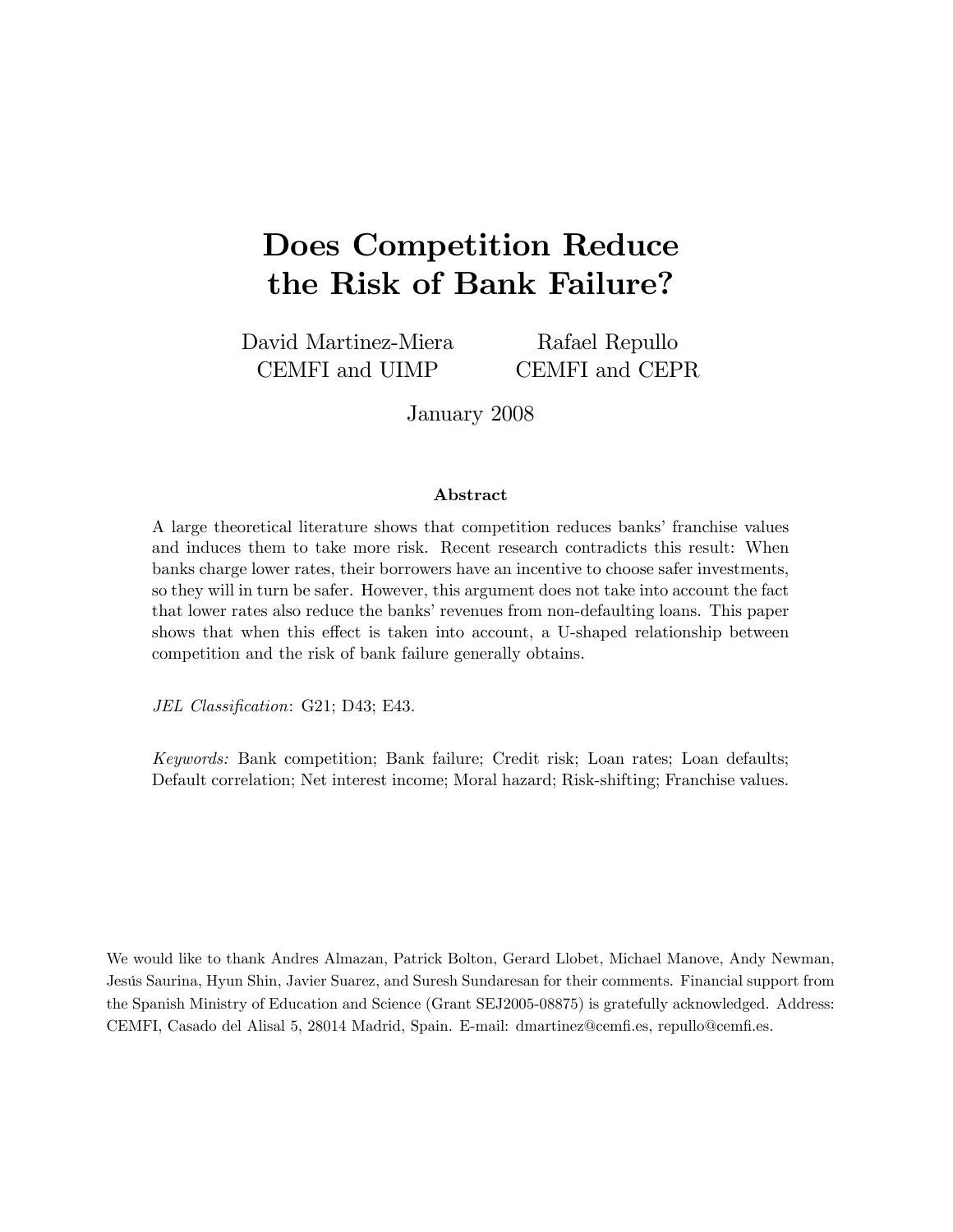### 1 Introduction

There is a large theoretical literature that shows that competition reduces banks' franchise values and induces them to take more risk.<sup>1</sup> A key assumption in this literature is that banks invest in assets with exogenous distributions of returns. Recent work by Boyd and De Nicolo (2005) and Boyd et al. (2006) replaces this by the assumption that banks invest in loans. Following the seminal paper on credit rationing by Stiglitz and Weiss (1981), they also assume that the risk of these loans is increasing in the loan interest rate. Hence a reduction in loan rates due to greater bank competition reduces the loans' probability of default. They also assume that loan defaults are perfectly correlated, in which case the loans' probability of default coincides with the bankís probability of failure. Hence they conclude that competition reduces the risk of bank failure.

However, this result does not necessarily hold in the (arguably more realistic) case of imperfect correlation of loan defaults, because then greater bank competition also reduces the interest payments from non-defaulting loans, that provide a buffer to cover loan losses. Thus in addition to the risk-shifting effect there is a margin effect that goes in the opposite direction, so the final effect on the risk of bank failure is in principle ambiguous.

Our basic setup is identical to that of Boyd and De Nicolò  $(2005)$ , except for the introduction of imperfect correlation in loan defaults. Specifically, we use a static model of Cournot competition in a market for entrepreneurial loans in which the probability of default of these loans is privately chosen by the entrepreneurs. The banks are funded with fully insured deposits and have no capital. To model imperfect default correlation, we use the single risk factor model of Vasicek  $(2002)$ ,<sup>2</sup> according to which the default of an individual loan is driven by the realization of two risk factors: A systematic risk factor that is common to all loans, and an idiosyncratic risk factor. When the weight of the systematic risk factor is zero we have statistically independent defaults, and when the weight of the idiosyncratic

<sup>&</sup>lt;sup>1</sup>See Keeley (1990), Besanko and Thakor (1993), Suarez (1994), Matutes and Vives (2000), Hellmann et al. (2000), and Repullo (2004), among others.

<sup>&</sup>lt;sup>2</sup>This model is used for the computation of the capital requirements in the new framework for bank capital regulation proposed by the Basel Committee on Banking Supervision (2004), known as Basel II.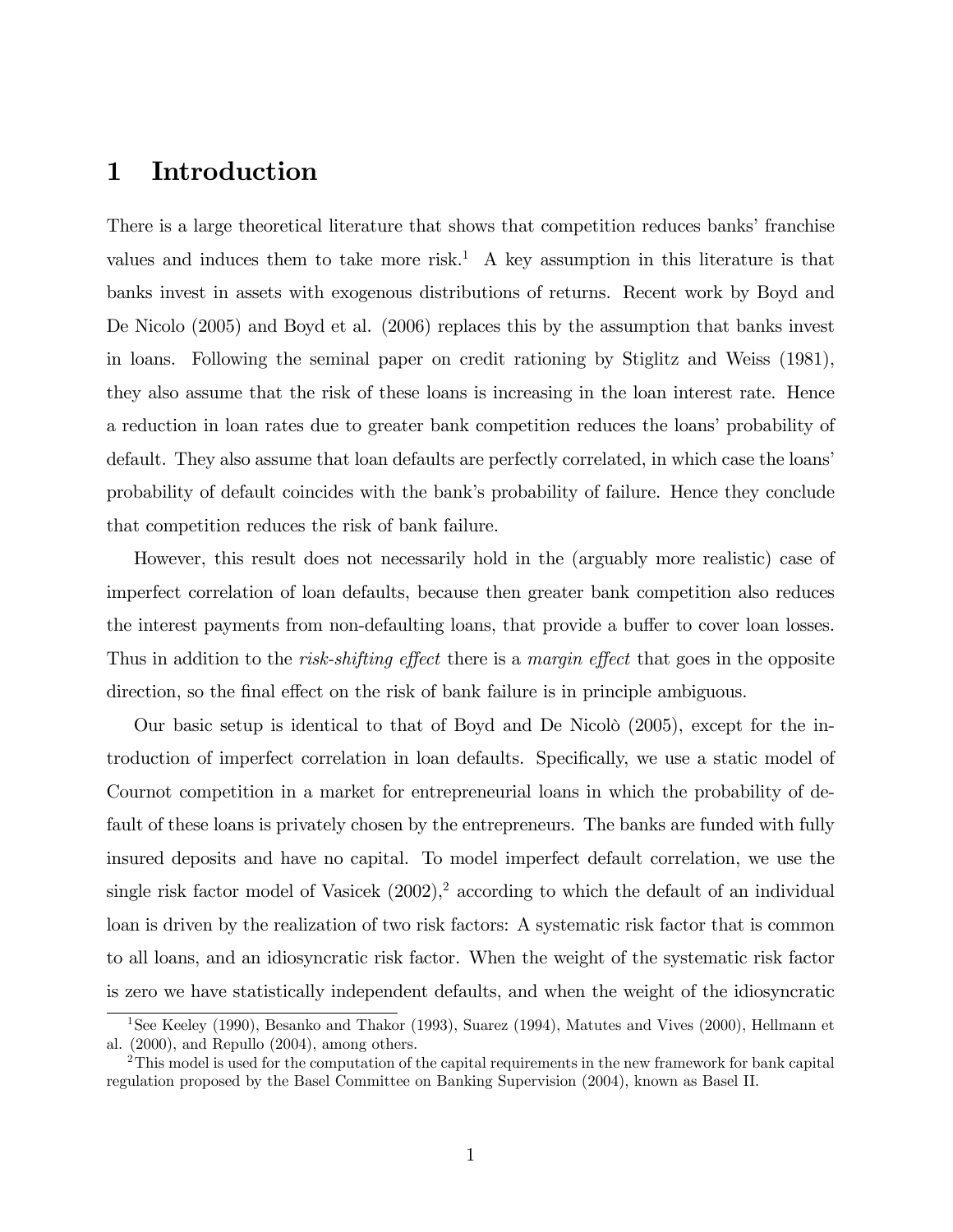risk factor is zero we have perfectly correlated defaults.

We show that the result in Boyd and De Nicolò  $(2005)$  is not robust to the introduction of even a small deviation from perfect correlation in loan defaults. Specifically, when the number of banks is sufficiently large, the risk-shifting effect is always dominated by the margin effect, so any additional entry would increase the risk of bank failure.

In less competitive loan markets the effect is ambiguous, so we resort to numerical solutions for a large range of parameterizations of the model. We show that in general there is a U-shaped relationship between competition (measured by the number of banks) and the risk of bank failure. In other words, in very concentrated markets the risk-shifting effect dominates, so entry reduces the probability of bank failure, whereas in very competitive markets the margin effect dominates, so further entry increases the probability of failure.

To check the robustness of these results we first consider a dynamic version of the model of Cournot competition in the loan market, in which banks that do not fail in one period have the opportunity to lend to a new set of entrepreneurs in the next period: This generates an endogenous franchise value that is lost upon failure, so banks have an incentive to be prudent. We show that the same U-shaped relationship between competition and the risk of bank failure obtains. We also show that the introduction of franchise values enhances bank stability (relative to the static setup), except in the case in which the number of banks is the one that minimizes the probability of failure, where it has no effect. Finally, the same results (both static and dynamic) obtain when the Cournot model is replaced by a circular road model of competition in the loan market. The fact that the results are robust to the change of strategic variable from quantities (loan supplies) to prices (loan rates) suggests that they are likely to hold for a wide set of model of imperfect competition. Hence the conclusion is that when loan defaults are imperfectly correlated the probability of bank failure is lowest in loan markets with moderate levels of competition, with higher probabilities of failure in either very competitive or very monopolistic markets.

To simplify the presentation, and in contrast with Boyd and De Nicolò (2005), we abstract from competition in the deposit market by assuming that banks face a perfectly elastic supply of (fully insured) deposits at an interest rate that is normalized to zero. In models where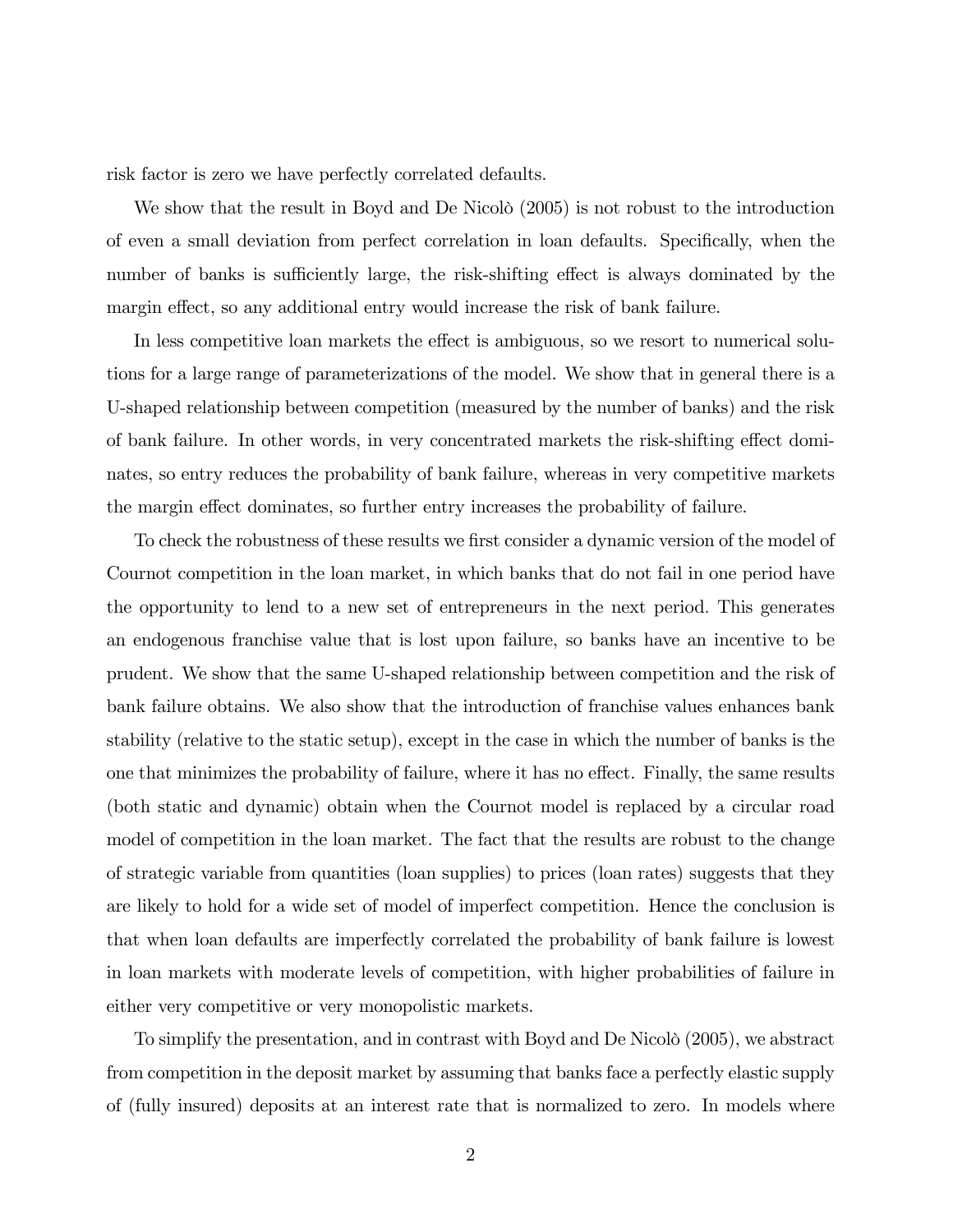banks invest in assets with exogenous distributions of returns imperfect competition can only be introduced in the deposit market, but in models where banks face a downward-sloping demand for loans this is no longer necessary. It should be noted that our results for the Cournot model are robust to the introduction of an upward-sloping supply of deposits.<sup>3</sup> Indeed the margin effect that we have identified is stronger in such a model, because greater bank competition not only reduces the interest payments from non-defaulting loans, but also increases the cost of deposit financing.

The assumption that deposits are fully insured is also made to simplify the presentation. In the absence of deposit insurance, and assuming that depositors are risk-neutral, the deposit rate would be determined in equilibrium by the condition that the expected return of bank deposits equals the risk-free rate.<sup>4</sup> Hence uninsured deposit rates would be increasing in the risk of bank failure, but our results would be essentially unchanged.

The rest of the paper is structured as follows. Section 2 presents the model of Cournot competition with imperfectly correlated defaults. Section 3 characterizes the equilibrium of this model, and analyzes the effect of an increase in the number of banks on loan rates and probabilities of bank failure. Section 4 presents the numerical results on the U-shaped relationship between competition and the risk of bank failure. Section 5 shows that these results also obtain in a dynamic version of the Cournot model with endogenous franchise values, and in a circular road model of loan rate competition. Section 6 discusses the implications of our results for the relationship between monetary and Önancial stability, and the welfare maximizing competition policy in banking. Section 7 contains our concluding remarks.

### 2 The Model

Consider an economy with two dates  $(t = 0, 1)$  and three classes of risk-neutral agents: entrepreneurs, banks, and depositors.

<sup>3</sup>Models where banks compete by simultaneously setting deposit and loan rates are more complicated to analyze, because the balance sheet identity (loans  $=$  deposits) is in general not satisfied; see, for example, the discussion in Yanelle (1997).

<sup>&</sup>lt;sup>4</sup>See Repullo (2005) for a model of information-based bank runs with endogenous uninsured deposit rates.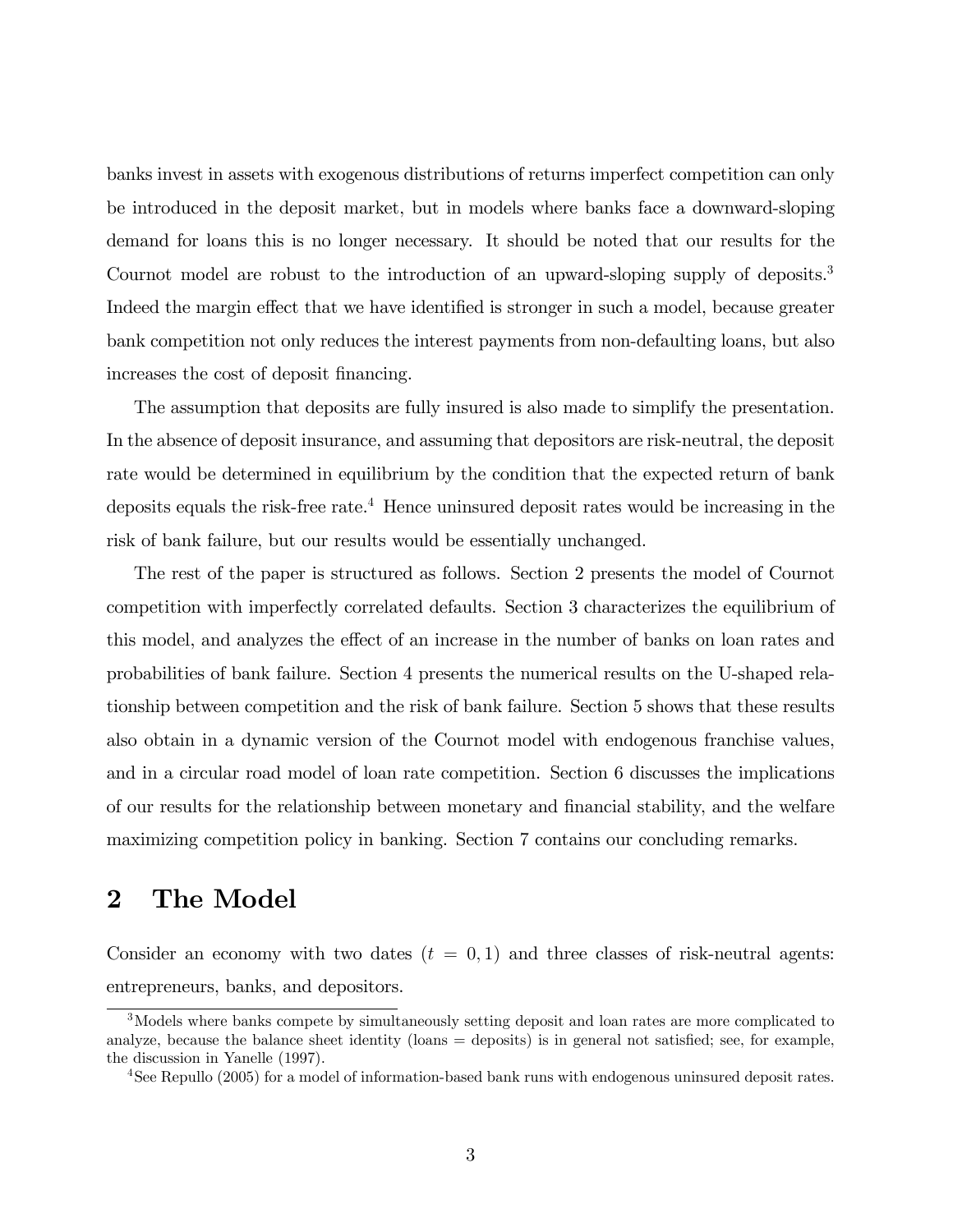#### 2.1 Entrepreneurs

There is a continuum of penniless entrepreneurs characterized by a continuous distribution of reservation utilities with support in  $\mathbb{R}_+$ . Let  $G(u)$  denote the measure of entrepreneurs that have reservation utility less than or equal to  $u$ .

Each entrepreneur  $i$  has a project that requires a unit investment at date  $0$ , and yields a stochastic payoff at date 1

$$
R(p_i) = \begin{cases} 1 + \alpha(p_i), & \text{with probability } 1 - p_i \\ 1 - \lambda, & \text{with probability } p_i \end{cases}
$$

where the probability of failure  $p_i \in [0, 1]$  is privately chosen by the entrepreneur at date 0. Following Allen and Gale (2000, chapter 8) we assume that the success return of the project  $\alpha(p_i)$  is positive and increasing in  $p_i$ . Thus riskier projects have a higher success return. In order to get interior solutions to the entrepreneur's choice of risk we also assume that  $\alpha(p_i)$ is concave with  $\alpha(0) < \alpha'(0)$ . The project's loss given failure  $\lambda$  is positive and smaller than one, and to simplify the presentation we assume that it does not depend on  $p_i$ .

To fund their projects entrepreneurs borrow from banks. For any given loan rate  $r$ , entrepreneur *i* will choose  $p_i$  in order to maximize its expected payoff from undertaking the project, which is the success return net of the interest payment,  $\alpha(p_i) - r$ , times the probability of success,  $1 - p_i$ <sup>5</sup> Let

$$
u(r) = \max_{p_i} (1 - p_i)(\alpha(p_i) - r)
$$
 (1)

denote the maximum expected payoff that an entrepreneur can obtain when the loan rate is r. Since entrepreneurs only differ in their reservation utilities, the solution  $p(r)$  to this problem and hence  $u(r)$  do not depend on *i*. Moreover for  $\alpha(0) - \alpha'(0) < r < \alpha(1)$  the solution  $p(r)$  will be interior<sup>6</sup> and characterized by the first-order condition

$$
(1-p)\alpha'(p) - \alpha(p) + r = 0 \tag{2}
$$

<sup>&</sup>lt;sup>5</sup>With probability  $p_i$  the project fails, in which case by limited liability the entrepreneur gets a zero payoff, and the bank recovers  $1 - \lambda$ .

<sup>&</sup>lt;sup>6</sup>The corner  $p = 0$  cannot be a solution if  $\alpha'(0) - \alpha(0) + r > 0$ , which gives  $\alpha(0) - \alpha'(0) < r$ , while the corner  $p = 1$  cannot be a solution if  $-\alpha(1) + r < 0$ , which gives  $r < \alpha(1)$ .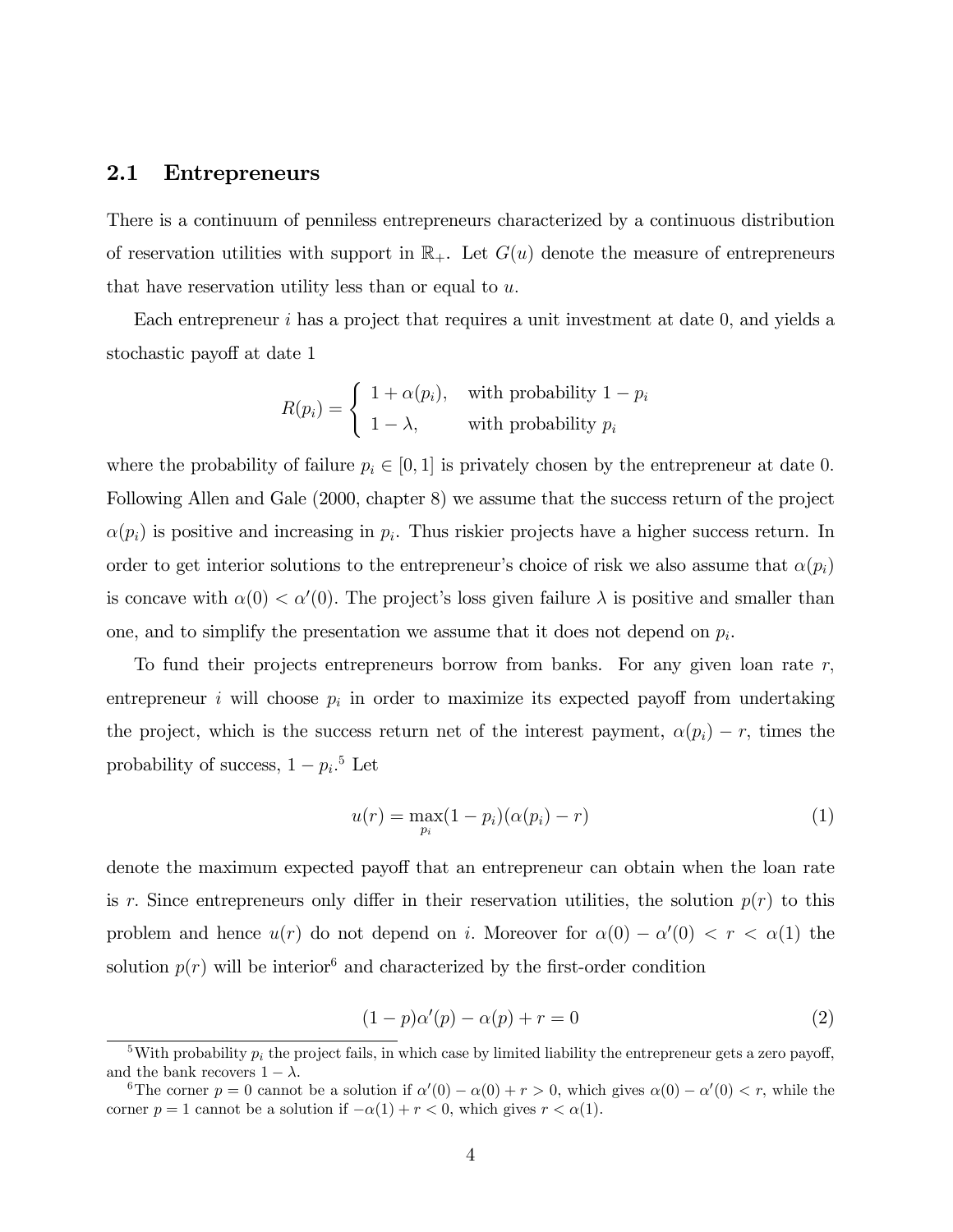Hence by the envelope theorem we have  $u'(r) = -(1 - p) < 0$ . Also, since  $\alpha''(\cdot) \leq 0$  and  $\alpha'(\cdot) > 0$ , differentiating the first-order condition we get

$$
p'(r) = -\frac{1}{(1-p)\alpha''(p) - 2\alpha'(p)} > 0
$$

Thus the higher the loan rate the higher the probability of failure chosen by the entrepreneurs. The positive effect of loan rates on entrepreneurs' optimal choice of risk will be called the  $risk\text{-}shifting\ effect.$ 

Entrepreneur  $i$  will want to undertake her project when the loan rate is  $r$  if her reservation utility  $u_i$  is smaller than or equal to  $u(r)$ . Hence the measure of entrepreneurs that want to borrow from the banks at the rate r is given by  $G(u(r))$ . Since each one requires a unit loan, the loan demand function is

$$
L(r) = G(u(r)).
$$
\n(3)

Clearly for  $0 \le r < \alpha(1)$  we have  $L(r) > 0$  and  $L'(r) = G'(u(r))u'(r) < 0$ . Let  $r(L)$  denote the corresponding inverse loan demand function.

In contrast with Boyd and De Nicolò  $(2005)$ , we assume that project failures and consequently loan defaults are imperfectly correlated. We use the *single risk factor model* of Vasicek  $(2002)$ , according to which the outcome of the project of entrepreneur i is driven by the realization of a random variable

$$
y_i = -\Phi^{-1}(p_i) + \sqrt{\rho} z + \sqrt{1-\rho} \varepsilon_i
$$
\n(4)

where  $\Phi(\cdot)$  denotes the cdf of a standard normal random variable and  $\Phi^{-1}(\cdot)$  its inverse, z is a systematic risk factor that affects all projects,  $\varepsilon_i$  is an idiosyncratic risk factor that only affects the project of entrepreneur i, and  $\rho \in [0, 1]$  is a parameter that determines the extent of correlation in project failures. It is assumed that z and  $\varepsilon_i$  are standard normal random variables, independently distributed from each other as well as, in the case of  $\varepsilon_i$ , across projects.

The project of entrepreneur *i* fails when  $y_i < 0$ . The deterministic term  $-\Phi^{-1}(p_i)$  in (4) ensures that the probability of failure satisfies

$$
Pr(y_i < 0) = Pr[\sqrt{\rho} \ z + \sqrt{1 - \rho} \ \varepsilon_i < \Phi^{-1}(p_i)] = \Phi[\Phi^{-1}(p_i)] = p_i
$$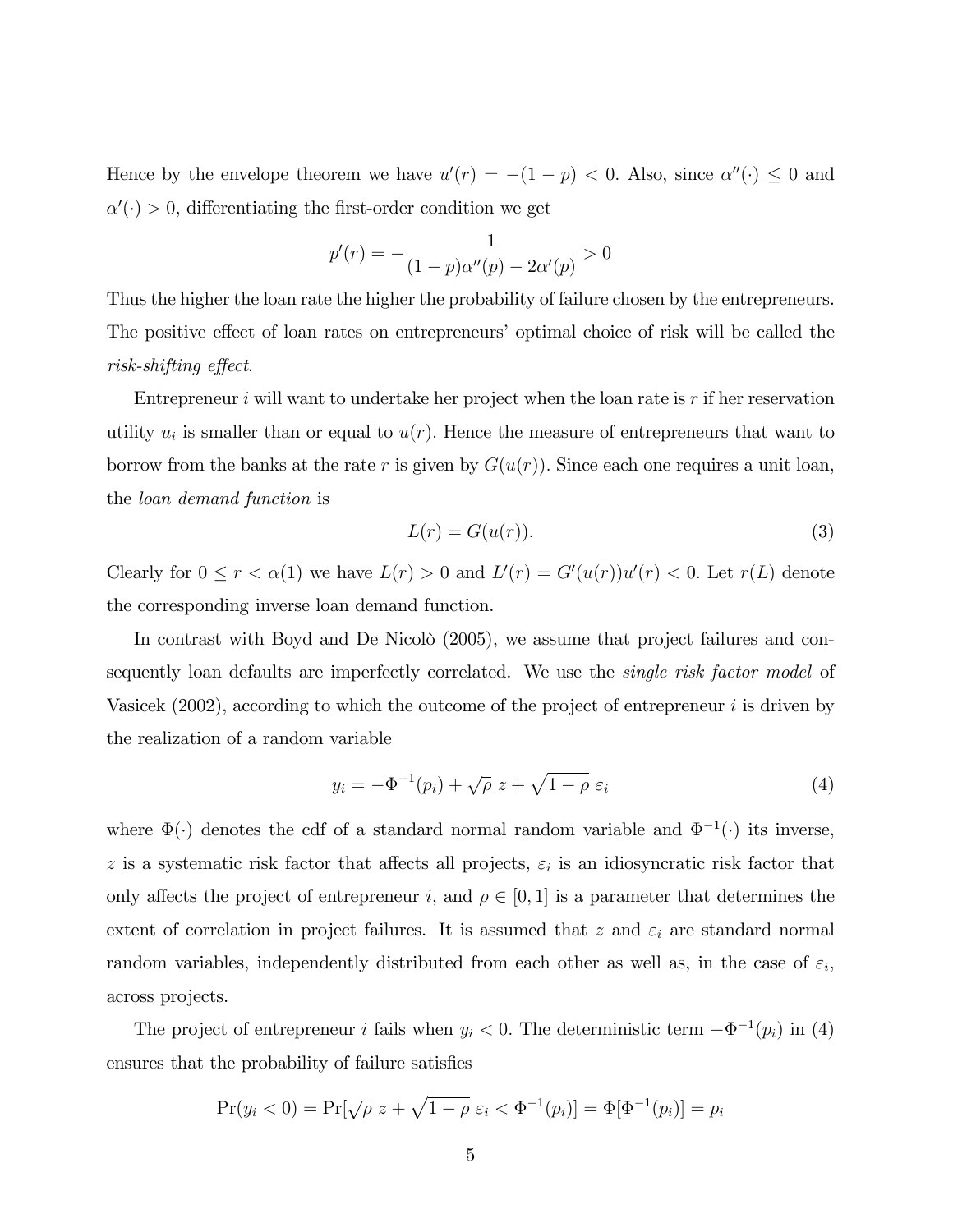Notice that for  $\rho = 0$  the systematic risk factor does not play any role and we have statistically independent failures, while for  $\rho = 1$  the idiosyncratic risk factor does not play any role and we have perfectly correlated failures. In what follows we focus on the imperfect correlation case  $\rho \in (0, 1)$ .

Consider now the continuum of entrepreneurs that want to undertake their projects when the loan rate is  $r$ . By our previous argument they all choose the same probability of failure  $p = p(r)$ . But then the aggregate *failure rate x* (the fraction of projects that fail) is only a function of the realization of the systematic risk factor  $z$ . Specifically, by the law of large numbers the failure rate  $x$  coincides with the probability of failure of a (representative) project i conditional on the realization of z:

$$
\gamma(z) = \Pr\left[-\Phi^{-1}(p) + \sqrt{\rho} \ z + \sqrt{1-\rho} \ \varepsilon_i < 0 \mid z\right] = \Phi\left(\frac{\Phi^{-1}(p) - \sqrt{\rho} \ z}{\sqrt{1-\rho}}\right)
$$

Hence using the fact that  $z \sim N(0, 1)$ , the cdf of the failure rate is

$$
F(x) = \Pr\left[\gamma(z) \le x\right] = \Phi\left(\frac{\sqrt{1-\rho} \ \Phi^{-1}(x) - \Phi^{-1}(p)}{\sqrt{\rho}}\right) \tag{5}
$$

For  $\rho \in (0,1)$  the cdf  $F(x)$  is continuous and increasing, with  $\lim_{x\to 0} F(x) = 0$  and  $\lim_{x\to 1} F(x) = 1$ . It can also be shown that  $E(x) = \int_0^1 x \, dF(x) = p$ . Note that  $\partial F/\partial p < 0$ , so changes in the probability of failure  $p$  lead to a first-order stochastic dominance shift in the distribution of the failure rate x, and  $\partial F/\partial \rho \ge 0$  if and only if  $x \le \Phi(\sqrt{1-\rho} \Phi^{-1}(p))$ , so changes in the correlation parameter  $\rho$  lead to a mean-preserving spread in the distribution of the failure rate x. Note also that when  $\rho \to 0$  (independent failures) the distribution of the failure rate approaches the limit  $F(x) = 0$ , for  $x < p$ , and  $F(x) = 1$ , for  $x \ge p$ . The single mass point at  $x = p$  implies that a fraction p of the projects fail with probability 1. And when  $\rho \rightarrow 1$  (perfectly correlated failures) the distribution of the failure rate approaches the limit  $F(x) = \Phi(-\Phi^{-1}(p)) = 1 - \Phi(\Phi^{-1}(p)) = 1 - p$ , for  $0 < x < 1$ . The mass point at  $x = 0$ implies that with probability  $1-p$  no project fails, and the mass point at  $x = 1$  implies that with probability p all projects fail.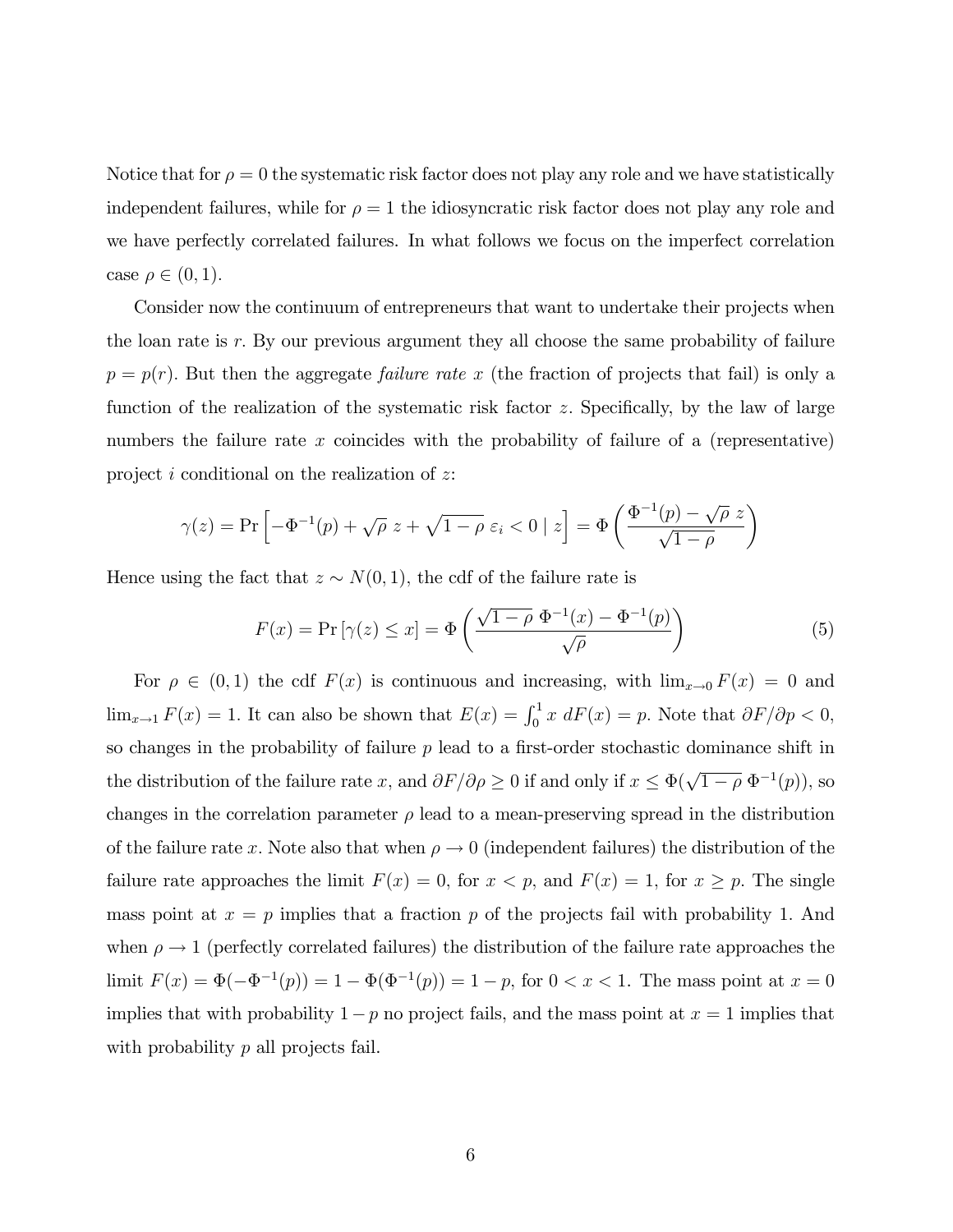#### 2.2 Banks

There are *n* identical banks that at date 0 are funded with fully insured deposits, have no capital, and invest in a portfolio of entrepreneurial loans. The supply of deposits is perfectly elastic at an interest rate that is normalized to zero, and there are no intermediation costs. Following Boyd and De Nicolò (2005) we assume that banks compete for loans à la Cournot, so the strategic variable of bank  $j = 1, ..., n$  is its supply of loans  $l_j$ . The aggregate supply of loans  $L = \sum_{j=1}^{n} l_j$  determines the loan rate  $r(L)$ , which in turn determines the probability of failure chosen by the entrepreneurs  $p(r(L))$ .

The return of bank j's portfolio is stochastic: a random fraction  $x$  of its loans default, in which case the bank loses the interest r as well as a fraction  $\lambda$  of the principal. Thus the bank gets  $l_j(1+r)$  from the fraction  $1-x$  of the loans that do not default, recovers  $l_j(1-\lambda)$ from the fraction x of defaulted loans, and has to pay back  $l_j$  to the depositors, so its payoff at date 1 is

$$
l_j(1+r)(1-x) + l_j(1-\lambda)x - l_j = l_j[r - (r + \lambda)x]
$$

The bank fails when  $r - (r + \lambda)x < 0$ , that is when the default rate x is greater than the bankruptcy default rate

$$
\widehat{x}(L) = \frac{r(L)}{r(L) + \lambda} \tag{6}
$$

Hence, by limited liability, bank  $j$ 's objective function is

$$
\pi(l_j, l_{-j}) = l_j \int_0^{\widehat{x}(L)} [r(L) - (r(L) + \lambda)x] dF(x; p(r(L))) \tag{7}
$$

where  $l_{-j}$  denotes the vector of loan supplies of the other  $n-1$  banks, and the distribution function of the default rate is written so as to keep track of the effect of the (endogenous) probability of default of the loans. Thus when choosing its supply of loans  $l_j$ , bank j takes into account the direct effect on the loan rate  $r(L)$ , as well as the indirect effect on the probability of default of the loans  $p(r(L))$  and hence on the probability distribution of the default rate x.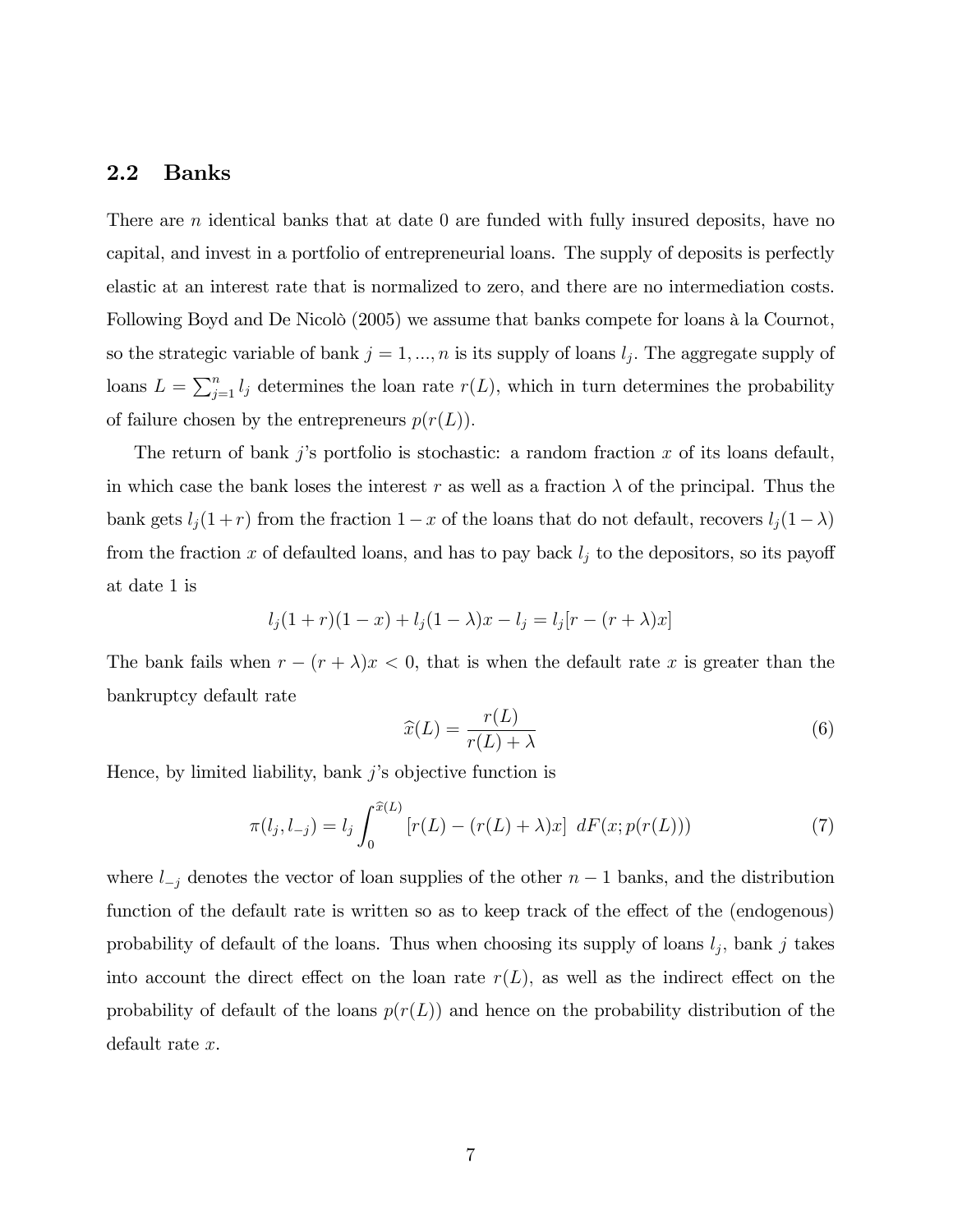### 3 Equilibrium

This section characterizes the Cournot-Nash (symmetric) equilibrium of our model of competition in the loan market, and analyzes the effect of an increase in the number of banks on equilibrium loan rates and equilibrium probabilities of bank failure.

Integrating by parts, the banks' objective function  $(7)$  can be written more compactly as

$$
\pi(l_j, l_{-j}) = l_j h(L)
$$

where

$$
h(L) = \int_0^{\widehat{x}(L)} (r(L) + \lambda) F(x; p(r(L))) dx
$$
\n(8)

is the banks' expected payoff per unit of loans.

In what follows we are going to assume that functional forms and parameter values are such that  $h'(L) < 0$  and  $h''(L) < 0$ , so there is a unique symmetric equilibrium characterized by the first-order condition<sup>7</sup>

$$
Lh'(L) + nh(L) = 0 \tag{9}
$$

It should be noted that these assumptions are stronger than the assumption that the inverse loan demand function  $r(L)$  is decreasing and concave. To see this observe that

$$
h'(L) = (r(L) + \lambda) F(\hat{x}(L); p(r(L)))\hat{x}'(L) + \int_0^{\hat{x}(L)} \left[ F(x; p(r(L))) + (r(L) + \lambda) \frac{\partial F}{\partial p} p'(r(L)) \right] r'(L) dx
$$
  
Now  $x'(L) \le 0$  implies

Now  $r'(L) < 0$  implies

$$
\widehat{x}'(L) = \frac{\lambda r'(L)}{(r(L) + \lambda)^2} < 0
$$

so the first term is negative. The sign of the integral is however ambiguous, because  $F(x; p(r(L))) > 0$ , while  $\partial F/\partial p < 0$  (the first-order stochastic dominance effect on the probability distribution of the default rate) and  $p'(r) > 0$  (the risk-shifting effect). To understand the source of the ambiguity consider the simple case with  $\rho = 1$  (perfectly correlated defaults) for which  $F(x; p) = 1 - p$  for  $0 < x < 1$ , so by (6) and (8) we have  $h(L) = (1 - p(r(L)))r(L)$ and

$$
h'(L) = (1 - p(r(L)))r'(L) - r(L)p'(r(L))r'(L)
$$

<sup>&</sup>lt;sup>7</sup>Note that in this model  $h(L)$  plays the role of the inverse demand function in a standard Cournot model. The simple proof of existence and uniqueness of equilibrium may be found in Tirole (1988, p. 225).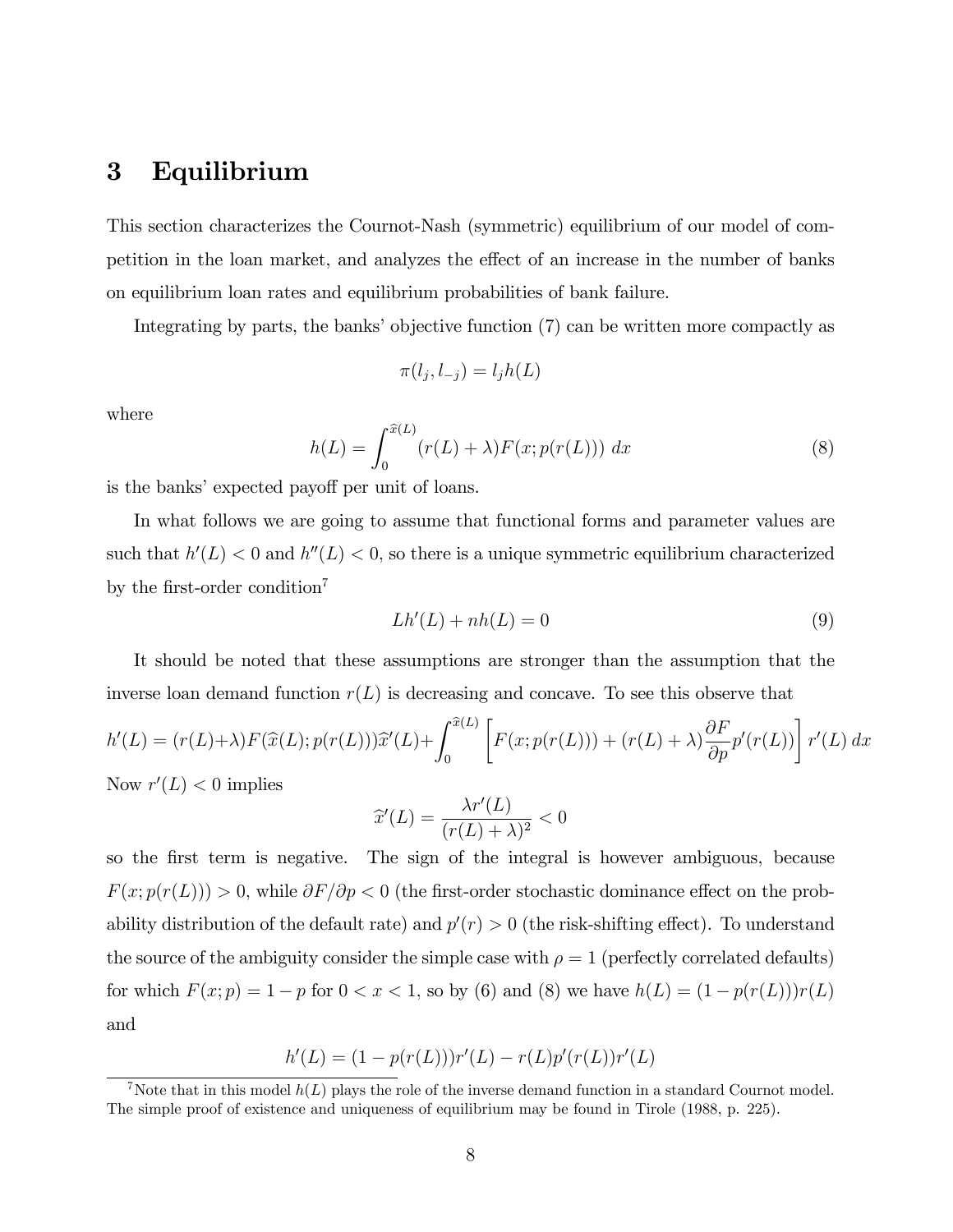The first term in this expression is the standard negative one: Higher aggregate loans reduce the banks' expected payoff per unit of loans. The second term is however positive, reflecting the working of the risk-shifting effect: Lower loan rates increase the probability of loan repayment and hence increase the banks' expected payoff per unit of loans. So to get  $h'(L) < 0$  the risk-shifting effect must not be very large.<sup>8</sup> A similar argument applies for the assumption  $h''(L) < 0$ .

The effects of competition on equilibrium aggregate lending and loan rates are stated in the following result.

**Proposition 1** An increase in the number of banks n increases equilibrium aggregate lending L and consequently reduces the equilibrium loan rate r.

**Proof** Differentiating the first-order condition (9) and using the assumptions  $h'(L) < 0$  and  $h''(L) < 0$  gives

$$
\frac{dL}{dn} = -\frac{h(L)}{Lh''(L) + (n+1)h'(L)} > 0
$$

But then  $r'(L) < 0$  implies

$$
\frac{dr}{dn}=r'(L)\frac{dL}{dn}<0 \quad \Box
$$

Proposition 1 implies that the higher the competition among banks the lower the probability of default of the loans in their portfolios. However, this does not necessarily imply a reduction in the banks' probability of failure. To see this observe that banks fail whenever the default rate x is greater than the bankruptcy default rate  $\hat{x}(L)$  defined in (6). Using the probability distribution of the default rate (5), the probability of bank failure is given by

$$
q(L) = \Pr(x > \hat{x}(L)) = \Phi\left(\frac{\Phi^{-1}(p(r(L))) - \sqrt{1 - \rho} \Phi^{-1}(\hat{x}(L))}{\sqrt{\rho}}\right) \tag{10}
$$

Hence we have

$$
\frac{dq}{dn} = q'(L)\frac{dL}{dn}
$$

<sup>&</sup>lt;sup>8</sup>For example, for small probabilities of default and  $r = 4\%$  we would need  $p'(r)$  to be smaller than, approximately,  $1/0.04 = 25$ . This condition is very likely to be satisfied: an increase of 100 basis points in the loan rate r should not lead to an increase of 2,500 basis points in the probability of default  $p$ .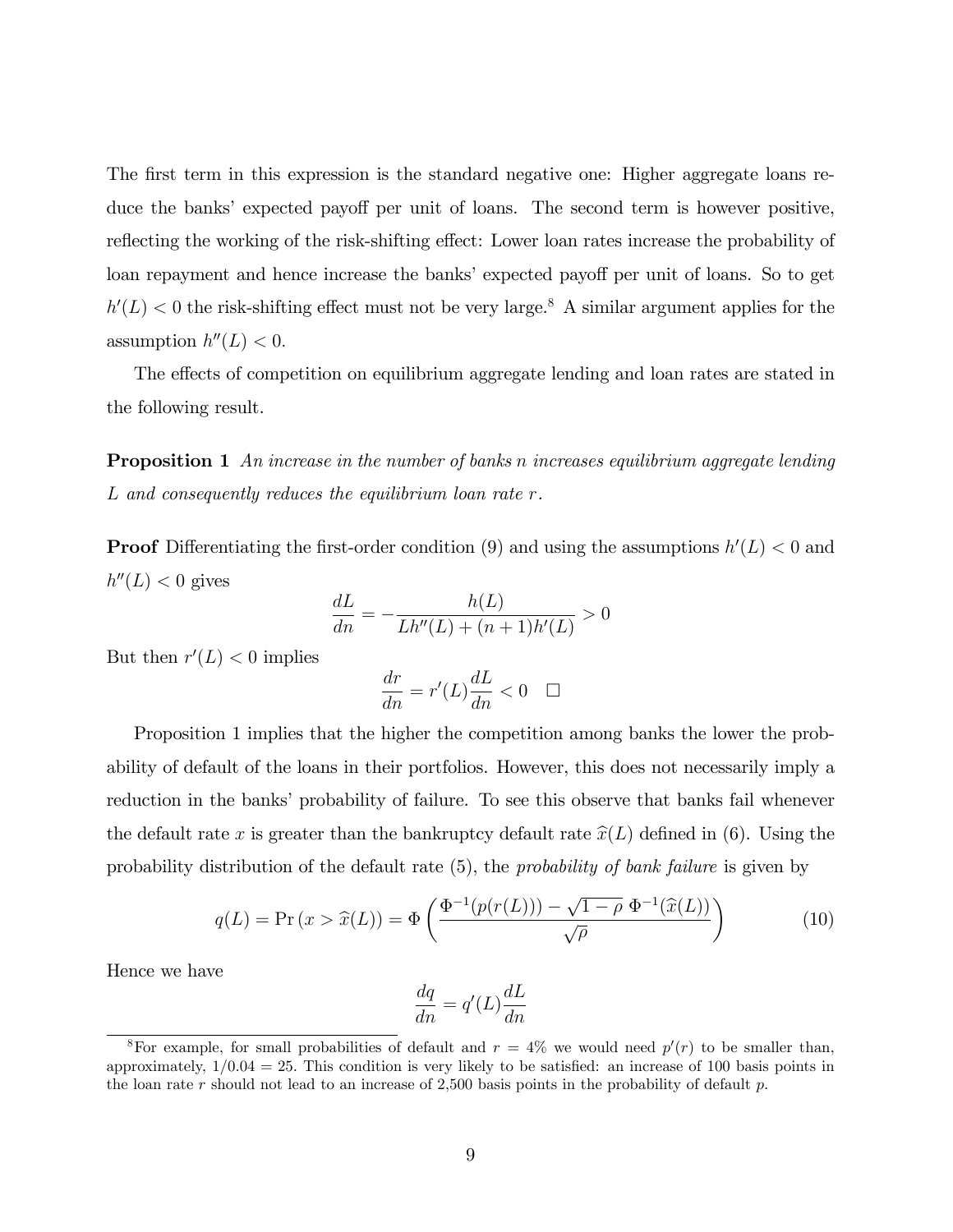Since  $dL/dn > 0$  by Proposition 1, it follows that higher competition leads to lower risk of bank failure if and only if the slope of the function  $q(L)$  is negative.

Now differentiating  $(10)$  we get

$$
q'(L) = \frac{\Phi'(\cdot)}{\sqrt{\rho}} \left[ \frac{d\Phi^{-1}(p(r(L)))}{dp} p'(r(L)) r'(L) - \sqrt{1-\rho} \frac{d\Phi^{-1}(\widehat{x}(L))}{dx} \widehat{x}'(L) \right]
$$
(11)

Since  $\Phi'(\cdot) > 0$  (it is a normal density), the sign of  $q'(L)$  is the same as the sign of the term in square brackets, which has two components. The first one is negative, since  $d\Phi^{-1}(\cdot)/dp >$  $0, p'(r) > 0$ , and  $r'(L) < 0$ , while the second one is positive (whenever  $\rho < 1$ ), since  $d\Phi^{-1}(\cdot)/dx > 0$  and  $\hat{x}'(L) < 0$ . The negative effect is the *risk-shifting effect* identified by Boyd and De Nicolò (2005): More competition leads lower loan rates, which in turn lead to lower probabilities of default, and hence safer banks. The positive effect is what may be called the *margin effect*: More competition leads to lower loan rates, and consequently lower revenues from non-defaulting loans, which provide a buffer against loan losses, so we have riskier banks. Depending on which of the two effects dominates, the impact of competition on the risk of bank failure may be positive or negative.

A few special cases are worth mentioning. When  $\rho = 1$  (perfectly correlated defaults) the margin effect in (11) disappears,<sup>9</sup> so we get the result in Boyd and De Nicolò (2005): Competition always reduces the risk of bank failure. When  $\rho = 0$  (independent defaults) the default rate is deterministic (a fraction  $p$  of the loans default with probability 1), in which case it is easy to show that for any number of banks the probability of failure is zero. And when  $p'(r) = 0$  the risk-shifting effect in (11) disappears, so competition always increases the risk of bank failure. For  $0 < \rho < 1$  and  $p'(r) > 0$  the result is in general ambiguous. However the following result shows that the margin effect dominates in very competitive markets.

**Proposition 2** For any correlation parameter  $\rho \in (0,1)$ , when the number of banks n is sufficiently large additional increases in n increase the probability of bank failure q.

**Proof** When n tends to infinity the first-order condition  $(9)$  that characterizes the Cournot equilibrium becomes  $h(L) = 0$ , which by (8) implies  $\hat{x}(L) = 0$  and hence  $r(L) = 0$ . Thus

<sup>&</sup>lt;sup>9</sup>Alternatively, substituting  $\rho = 1$  in (10) gives  $q(L) = p(r(L))$ , which implies  $q'(L) = p'(r(L))r'(L) < 0$ .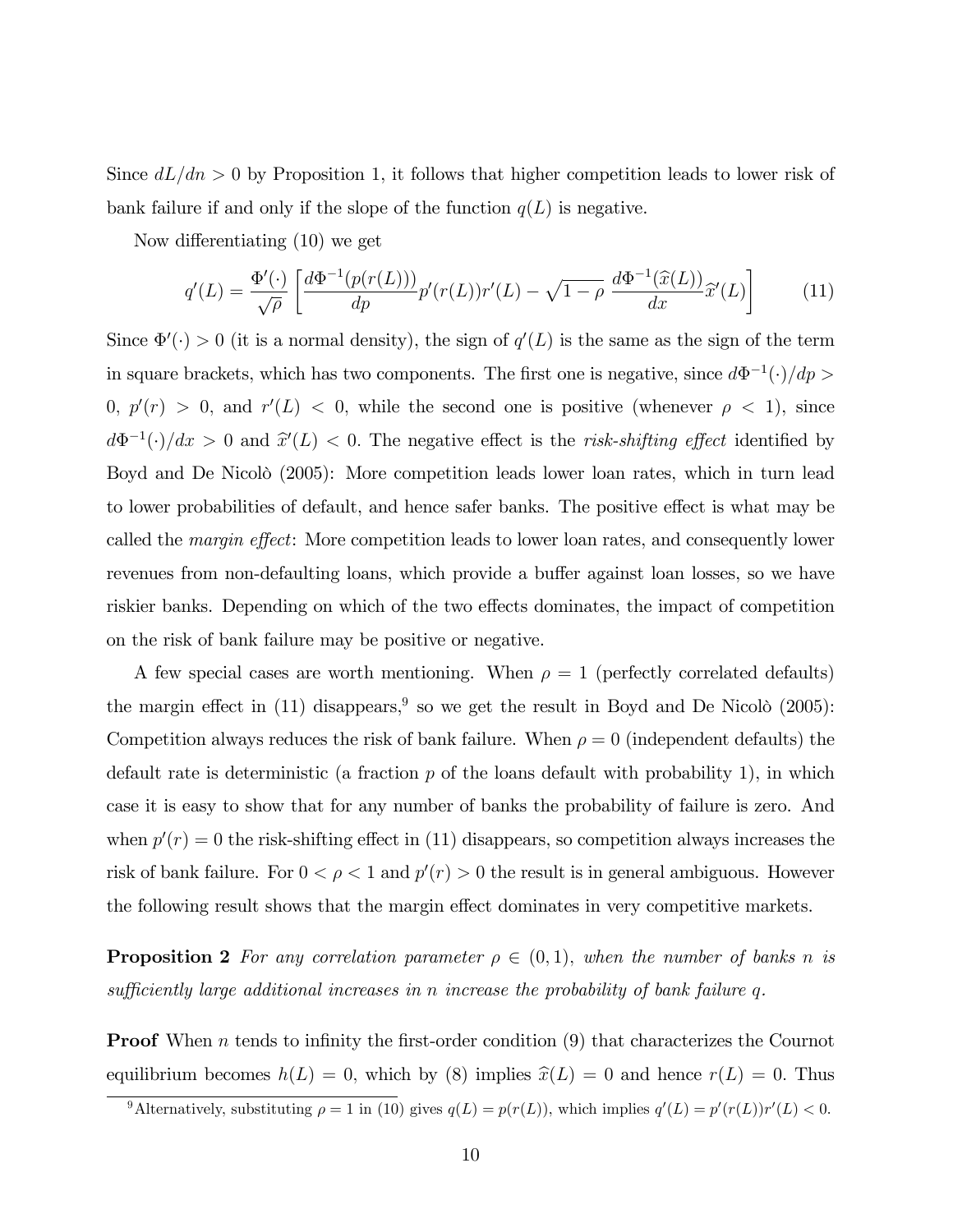in very competitive markets the loan rate approaches the deposit rate, which has been normalized to zero. But then we have

$$
\lim_{n \to \infty} \frac{d\Phi^{-1}(\widehat{x}(L))}{dx} = \frac{1}{\Phi'[\Phi^{-1}(0)]} = \infty
$$

and  $\lim_{n\to\infty} p(r(L)) = p(0) > 0$ , by assumption  $\alpha(0) < \alpha'(0)$ , which implies

$$
\lim_{n \to \infty} \frac{d\Phi^{-1}(p(r(L)))}{dp} = \frac{1}{\Phi'[\Phi^{-1}(p(0))]}<\infty
$$

Hence by (11) we have  $q'(L) > 0$  for sufficiently large n, which implies  $dq/dn > 0$ .  $\Box$ 

Proposition 2 shows that the result in Boyd and De Nicolò  $(2005)$  is not robust to the introduction of even a small deviation from perfect correlation in loan defaults. Specifically, in very competitive loan markets the risk-shifting effect is always dominated by the margin effect, so any additional entry would increase the risk of bank failure. The intuition for this result is that as we get close to perfect competition the margin between loan and deposit rates converges to zero. But since the probability of default of the loans is bounded away from zero (and banks have no capital buffer), in the limit the loan losses will always be greater than the intermediation margin, so banks will fail with probability 1. Hence in the limit the relationship between the number of banks and the probability of bank failure will be increasing. The open question is what happens in less competitive loan markets. To answer this question we will resort to numerical solutions for simple parameterizations of the model.

### 4 Numerical Results

This section computes the equilibrium of the model of competition in the loan market for a simple parameterization in which the inverse demand for loans  $r(L)$  and the entrepreneurial risk-shifting function  $p(r)$  are linear, and examines how the probability of bank failure q changes with the number of banks  $n$ .

The critical parameters that determine the shape of the relationship between q and  $n$ are the correlation parameter  $\rho$  and the risk-shifting parameter  $b = p'(r)$ . By the results in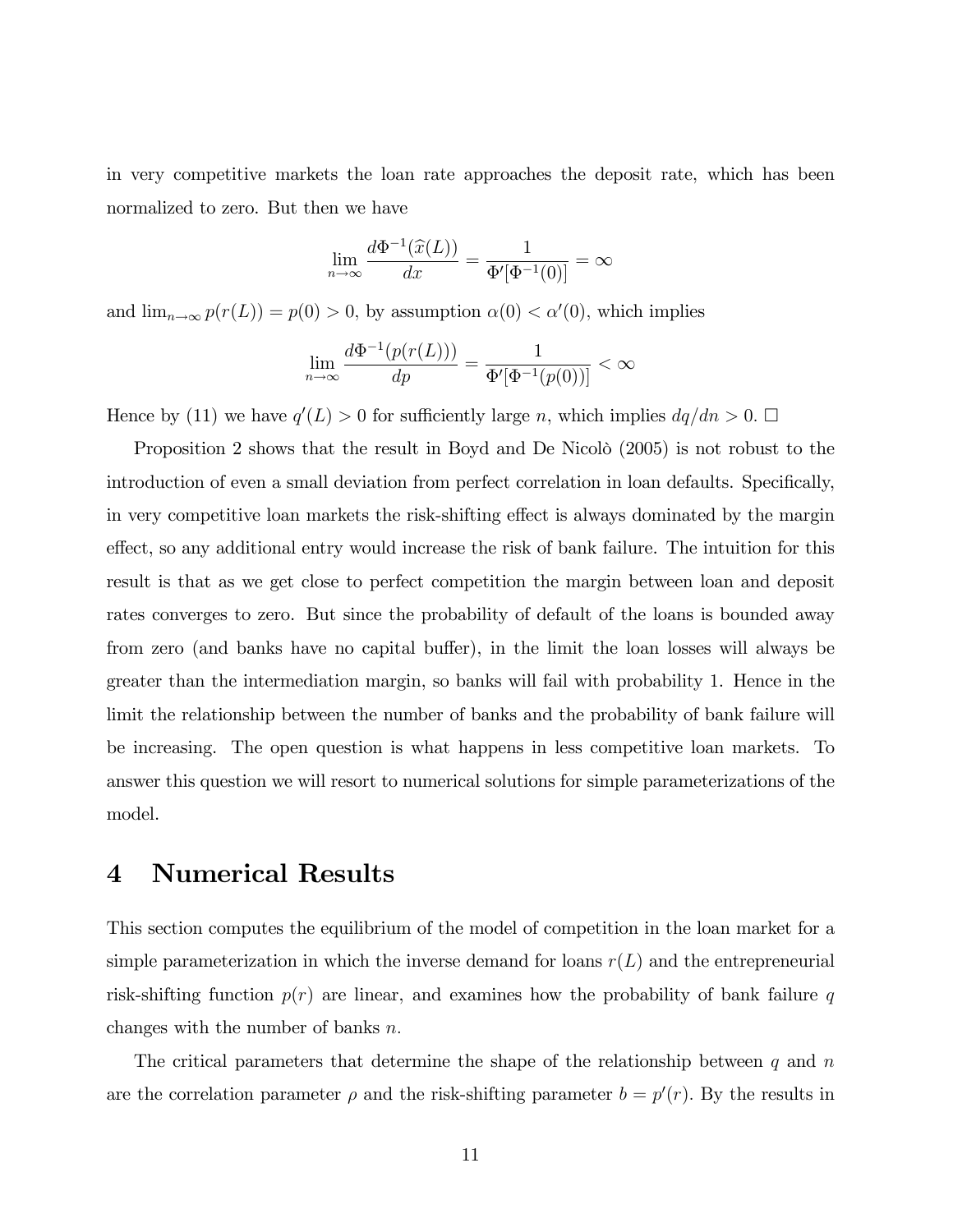Section 3 we know that q is decreasing in n when  $\rho \to 1$  (the case of perfectly correlated defaults), and it is increasing in n when  $b \to 0$  (the case of no entrepreneurial risk-shifting). By Proposition 2 we also know that the relationship is increasing for sufficiently large n. Our numerical results shed light on what happens for  $0 < \rho < 1$  and  $b > 0$ , and for smaller values of  $n^{10}$ 

Specifically, we postulate an entrepreneurial risk-shifting function of the form

$$
p(r) = a + br. \tag{12}
$$

where  $a > 0$  and  $b > 0$ , and an inverse demand for loans of the form

$$
r(L) = c - dL \tag{13}
$$

where  $c > 0$  and  $d > 0$ . The linear function  $p(r)$  can be derived from a success return function of the form

$$
\alpha(p) = \frac{1 - 2a + p}{2b} \tag{14}
$$

which implies the expected payoff function $11$ 

$$
u(r) = \frac{(1 - a - br)^2}{2b} \tag{15}
$$

In this setup, parameter  $a$  is the minimum probability of default of a project (that is, the probability of default that would be chosen by the entrepreneurs for a zero loan rate), and the ratio  $c/d$  is the maximum demand for loans (that corresponds to a zero loan rate).<sup>12</sup>

In our benchmark parameterization we take  $a = 0.01$ ,  $b = 0.5$ ,  $c = 1$ , and  $d = 0.01$ . This means that the demand for loans goes from 100 to 0 as loan rates go from  $0\%$  to 100%, and that the probability of default that corresponds to a loan rate of 2% is 2%. The loss given default parameter  $\lambda$  is set at 0.45, and the correlation parameter  $\rho$  is set at 0.2.<sup>13</sup> It should

 $10$ The computations are carried out in Matlab. The program is available upon request.

<sup>&</sup>lt;sup>11</sup>Since  $L(r) = G(u(r))$ , one can show that (13) and (12) also imply  $G(u) = (a + bc - 1 + \sqrt{2bu})/bd$ .

<sup>&</sup>lt;sup>12</sup>Since we have normalized to zero the interest rate on (fully insured) deposits, loan rates should be interpreted as spreads over a risk-free rate.

<sup>&</sup>lt;sup>13</sup>The value of  $\lambda$  is the one specified in the Internal Ratings-Based formula (foundation approach) of Basel II for senior claims on corporate, sovereign, and bank exposures not secured by recognized collateral. The value of  $\rho$  for these exposures ranges from 0.12 to 0.24.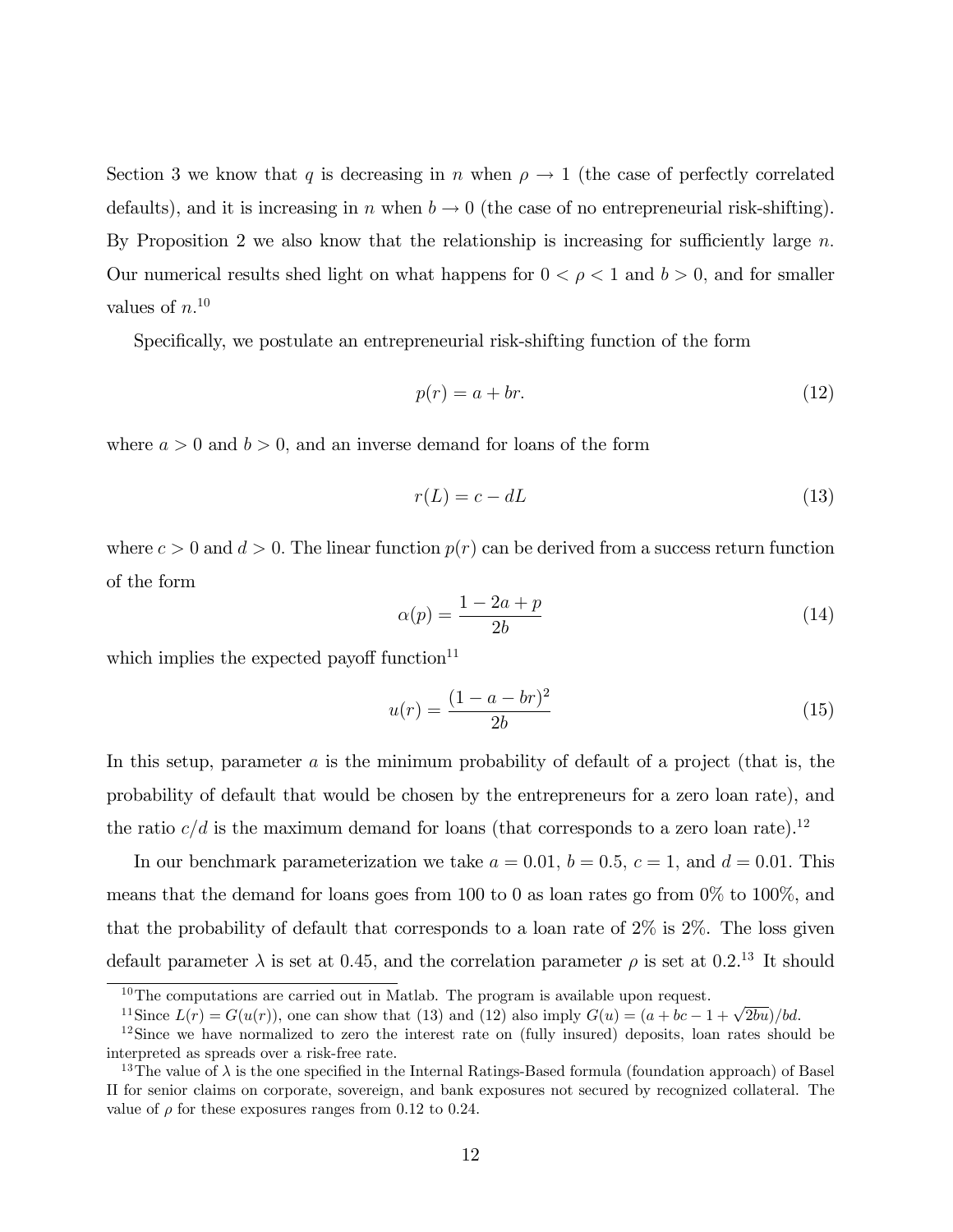

Figure 1: Relationship between the number of banks and the probability of bank failure in the Cournot model for different values of the risk-shifting parameter.

be noted that these parameters are chosen for the purpose of illustrating the possible shapes of the relationship between the number of banks and the risk of bank failure. They are not intended to produce realistic values of variables such as the loan rate  $r$ , the probability of loan default  $p$ , or the probability of bank failure  $q$ .

Figure 1 shows the relationship between the number of banks n (expressed in  $\log_{10} n$ , so n ranges from 1 to 10,000 banks) and the probability of bank failure q for three different values of the correlation parameter,  $\rho = 0$ , 0.2, and 1, with the other parameters at their benchmark levels. As noted in the previous section, with independent defaults ( $\rho = 0$ ) banks never fail  $(q = 0)$ , because the (deterministic) interest income per unit of loans,  $(1 - p(r(L)))r(L)$ , is greater than the (deterministic) loan losses per unit of loans,  $p(r(L))\lambda$ . With perfectly correlated defaults ( $\rho = 1$ ) the probability of bank failure is decreasing in the number of banks, which is the result in Boyd and De Nicolò  $(2005)$ . Interestingly, when  $\rho = 0.2$  we have a U-shaped relationship between competition and the risk of bank failure, with a minimum q for  $n = 3$ .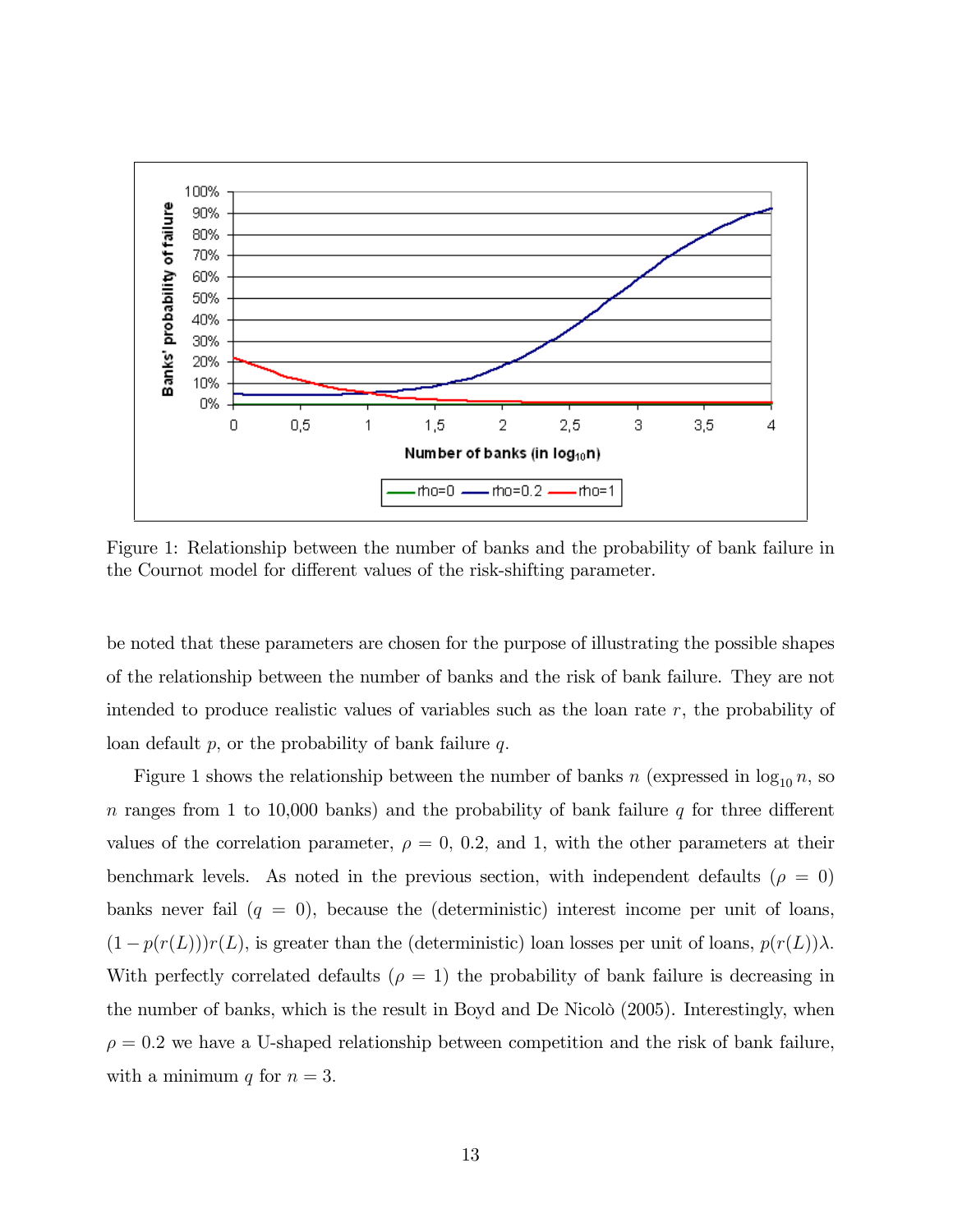

Figure 2: Relationship between the number of banks and the probability of bank failure in the Cournot model for different values of the risk-shifting parameter.

Figure 2 shows the relationship between the number of banks n (expressed in  $\log_{10} n$ ) and the probability of bank failure  $q$  for three different values of the entrepreneurial risk-shifting parameter,  $b = 0, 0.5,$  and 1, with the other parameters at their benchmark levels. As noted in the previous section, when  $b = 0$  the risk-shifting effect disappears, so the margin effect makes the probability of bank failure increasing in the number of banks. For  $b = 0.5$  we have the same U-shaped relationship already depicted in Figure 1. For higher values of the risk-shifting parameter, such as  $b = 1$ , the risk-shifting effect becomes stronger, but the slope of the relationship eventually becomes positive (in this case for  $n = 10$ ). In all these cases, as we get close to perfect competition the probability of bank failure converges to one. By Proposition 2, this is because when  $n$  tends to infinity the margin between loan and deposit rates converges to zero, but with  $\rho \in (0,1)$  and  $p(0) = a > 0$  the loan losses are positive with probability 1, which gives the result.

It turns out that the U-shaped relationship between the number of banks  $n$  and the probability of bank failure q obtains for a very large set of parameter values. Let  $n_{\min}$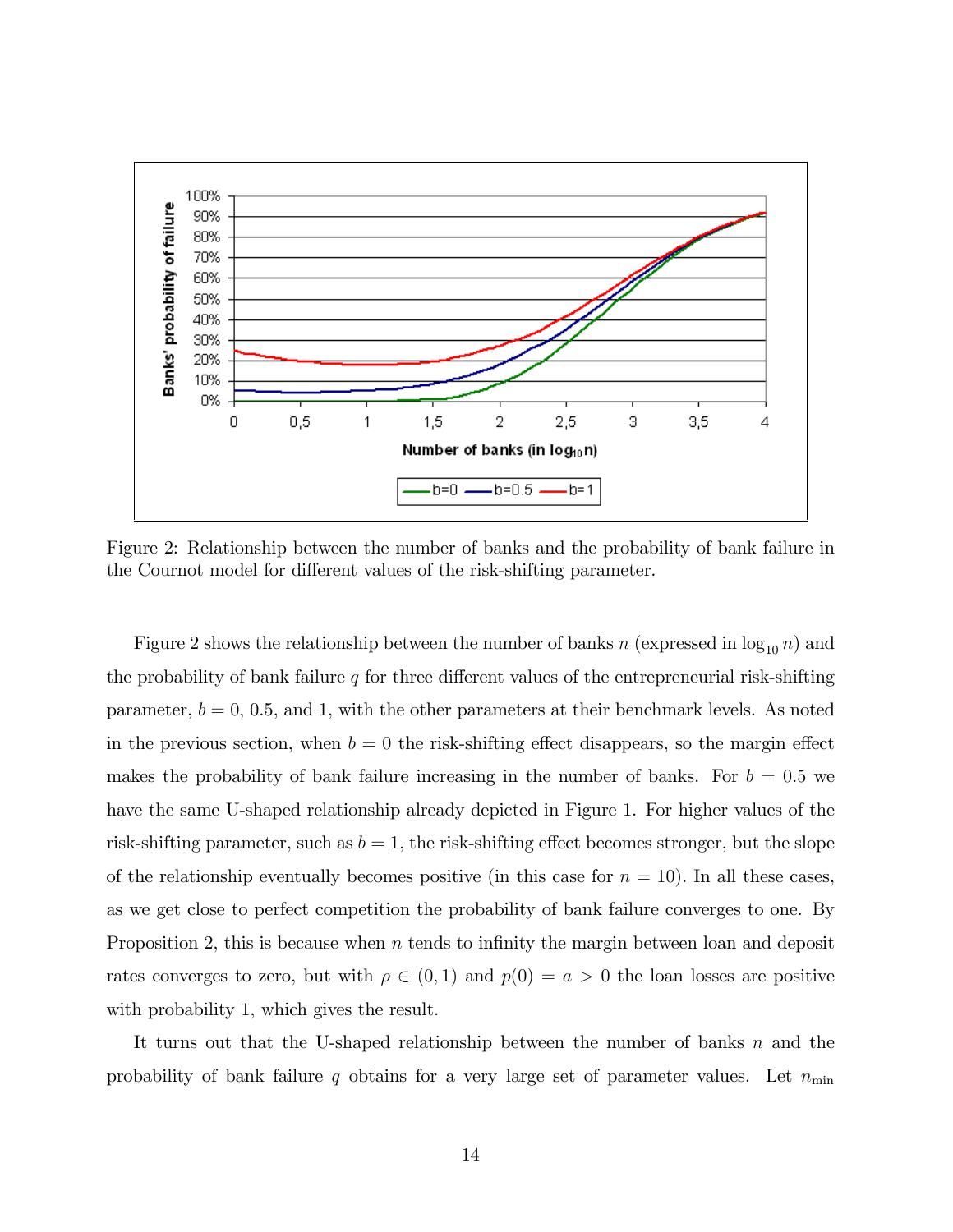

Figure 3: Number of banks that minimize the probability of bank failure in the Cournot model for different values of the correlation and risk shifting parameters.

denote the number of banks that minimize  $q$ . Figure 3 illustrates the way in the correlation parameter  $\rho$  and the entrepreneurial risk-shifting parameter b determine  $n_{\min}$ . Specifically, it shows the combinations of  $\rho$  and b for which  $n_{\min} = 1, 2, 3, \dots$ . For low values of  $\rho$  or low values of b we have  $n_{\min} = 1$ , so a monopolistic bank would minimize the probability of failure. Otherwise we have a U-shaped relationship: When the actual number of banks n is below (above) the corresponding  $n_{\min}$ , more (less) competition would reduce q. Higher correlation  $\rho$  and higher risk-shifting b increase  $n_{\text{min}}$ , which reaches values greater than 100 when  $\rho \rightarrow 1$ , i.e., with perfectly correlated defaults.

It should be noted that similar results obtain for other functional forms for the inverse demand for loans  $r(L)$ , such as  $r(L) = c - dL^{\delta}$  with  $\delta > 1$  (to ensure concavity), and for the entrepreneurial risk-shifting function  $p(r)$ , such as  $p(r) = a + br^{\eta}$  with  $\eta > 0$ . Thus we conclude that in the static model of Cournot competition in the loan market considered by Boyd and De Nicolò (2005), too little and too much competition are generally associated with higher risks of bank failure.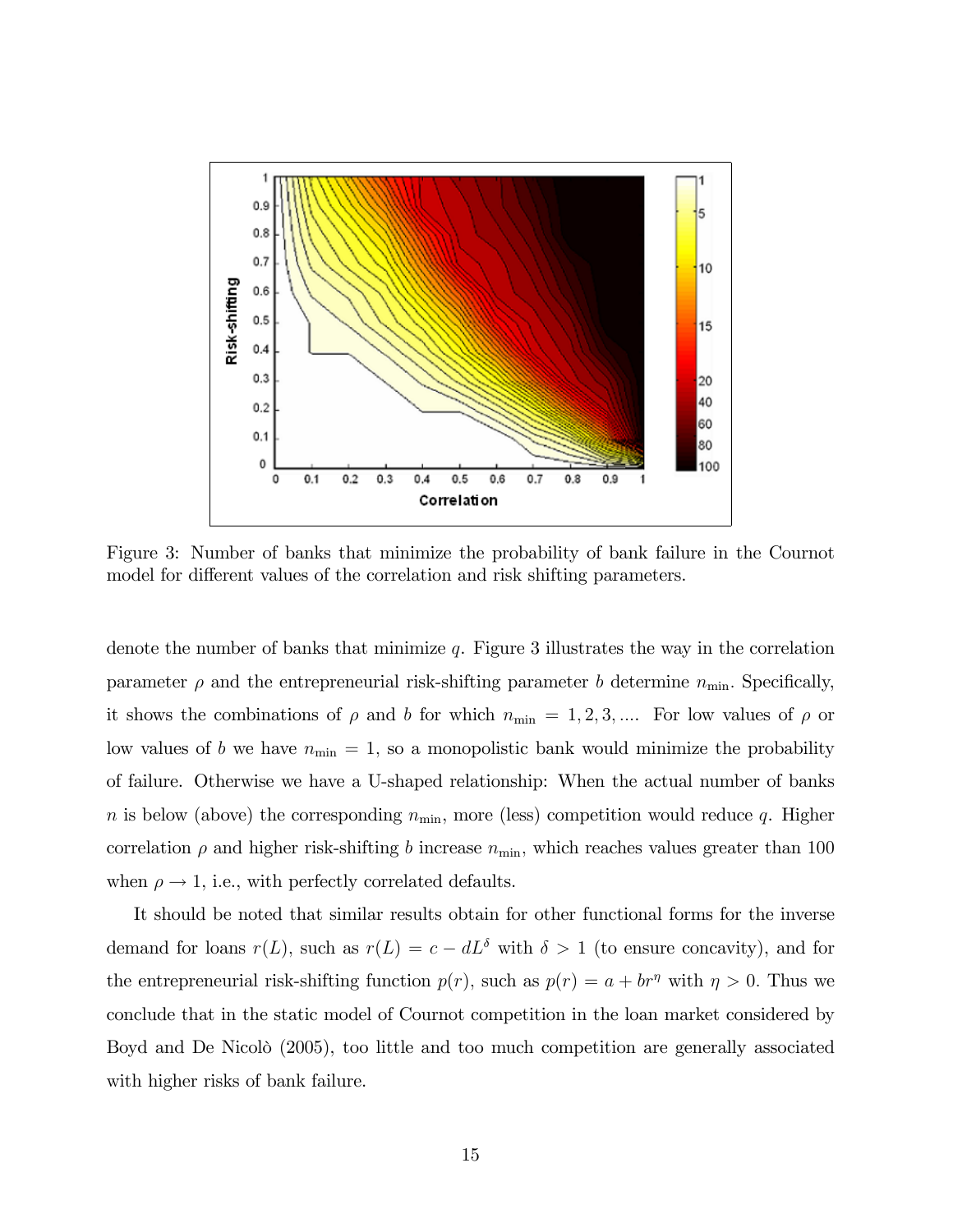Although our analysis has focussed on the impact of changes in competition within the banking sector, the results could be easily extended to a situation in which the banking sector faces increased "outside" competition from financial markets. In particular, suppose that the entrepreneurs have the option of funding their projects in a public debt market at an interest rate  $\bar{r} > 0$ . This outside option truncates the loan demand function at the rate  $\bar{r}$ . If the truncation is binding, the equilibrium loan rate would be  $r = \bar{r}$ , so an increase in competition coming from the Önancial markets would lead to a reduction in equilibrium loan rates. As before, the effect on the risk of bank failure would result from the combination of a negative risk-shifting effect and a positive margin effect, with the margin effect dominating for sufficiently small values of the market rate  $\bar{r}$ .

### 5 Extensions

This section analyzes two extensions of our model. First we consider a dynamic version of the model of Cournot competition in the loan market in which banks that do not fail at any date t have the opportunity to lend to a new set of entrepreneurs at date  $t + 1$ . This generates an endogenous franchise value that is lost upon failure, so banks have an incentive to be prudent. The second extension is to replace the Cournot model by a circular road model of competition in the loan market, in which loan rates are the banks' strategic variables. In both extensions our previous results on the relationship between competition and the risk of bank failure remain unchanged.

#### 5.1 A dynamic Cournot model

Consider a discrete time, infinite horizon model with  $n$  identical banks that at each date  $t = 0, 1, 2, \dots$  in which they are open raise fully insured deposits at an interest rate that is normalized to zero in order to compete à la Cournot for loans to the continuum of entrepreneurs described in Section 2.1.

Assuming that banks are closed whenever the default rate x is greater than the bank-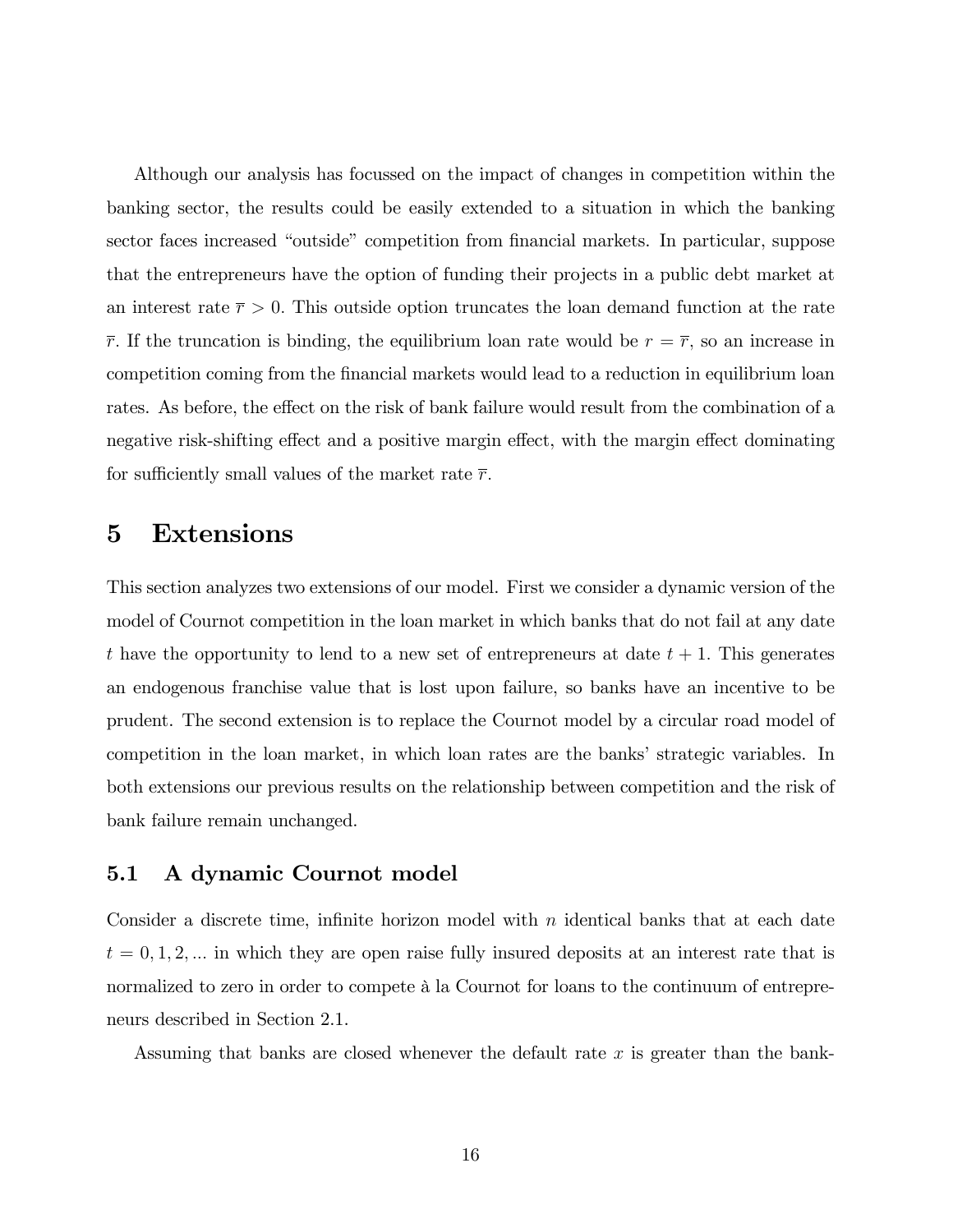ruptcy default rate  $\hat{x}(L)$  defined in  $(6),^{14}$  the Bellman equation that characterizes the symmetric equilibrium of the dynamic model is

$$
V_j = \max_{l_j} \beta [l_j h(L) + (1 - q(L))V_j]
$$
\n(16)

where  $\beta$  < 1 is the bank shareholders' discount factor,  $h(L)$  is the banks' expected payoff per unit of loans given by  $(8)$ , and  $q(L)$  is the probability of bank failure given by  $(10)$ . According to this expression, the franchise value of a bank that is open results from maximizing with respect to its supply of loans  $l_j$  (taking as given the supplies of the other  $n-1$  banks that jointly determine the aggregate supply of loans  $L$ ) an objective function that has two terms: The first one is the discounted expected payoff from current lending,  $l_i h(L)$ , and the second one is the discounted expected payoff of remaining open at the following date, which is the product of the probability of survival (one minus the probability of failure  $q(L)$ ) and the franchise value  $V_j$ <sup>15</sup> Solving the Bellman equation (16) and setting  $l_j = L/n$  gives the equilibrium aggregate lending  $L$  as well as the banks' equilibrium franchise value V (the same for all  $j$ ).

In what follows we are going to assume that functional forms and parameter values are such that the dynamic model has a unique equilibrium for all  $n$ . Then the relationship between the equilibrium of the static and the dynamic model is stated in the following result.

**Proposition 3** Let  $L_s$  and  $L_d$  denote equilibrium aggregate lending in the static and the dynamic model, respectively, for a given number of banks n. Then  $q'(L_d) < 0$  implies  $L_d > L_s$ ,  $q'(L_d) > 0$  implies  $L_d < L_s$ , and  $q'(L_d) = 0$  implies  $L_d = L_s$ .

**Proof** The first-order condition (9) that characterizes the symmetric equilibrium of the static model is

$$
L_s h'(L_s) + nh(L_s) = 0
$$

<sup>&</sup>lt;sup>14</sup>See Suarez (1994) and Elizalde and Repullo (2007) for a discussion of alternative closure rules.

<sup>&</sup>lt;sup>15</sup>See Fudenberg and Tirole (1991, Chapter 4) for a proof that one-stage-deviations are sufficient to characterize subgame perfect equilibria. It should be noted that with a single systematic risk factor when one bank fails all of them fail, so there is no need to consider situations, like those in Perotti and Suarez (2002), where one bank may survive while others fail, so the surviving bank may increase its market power in the following period.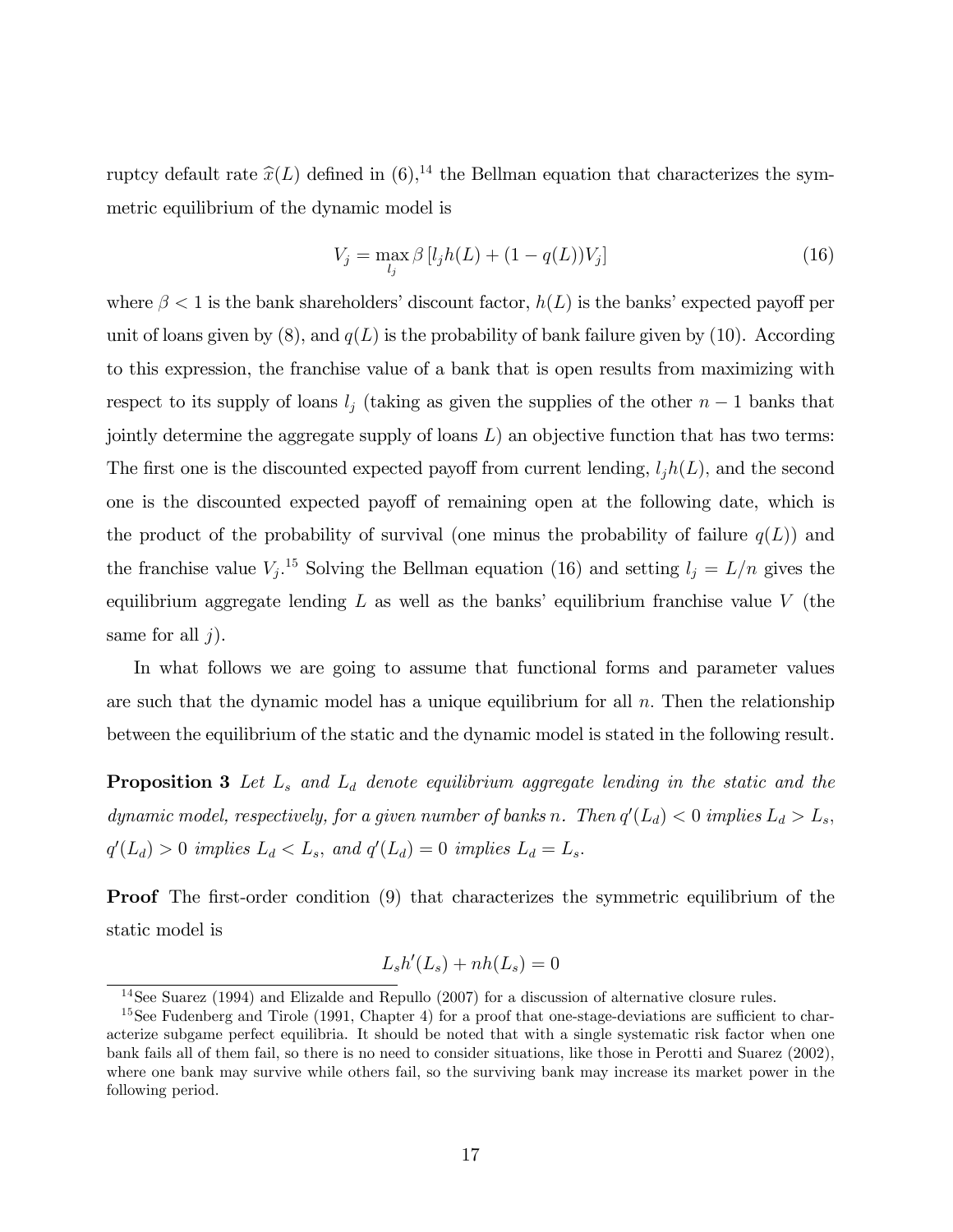Differentiating the bank's objective function in  $(16)$  we get the first-order condition that characterizes the symmetric equilibrium of the dynamic model

$$
L_d h'(L_d) + nh(L_d) = nq'(L_d)V
$$

Hence when  $q'(L_d) < 0$  we have  $L_d h'(L_d) + nh(L_d) < L_s h'(L_s) + nh(L_s)$ . But since  $h'(L) < 0$ and  $h''(L) < 0$  imply that the function  $Lh'(L) + nh(L)$  is decreasing, it follows that  $L_d > L_s$ . The second and third results are proved in the same manner.  $\Box$ 

The result in Proposition 3 shows that there is one case, namely when  $q'(L_d) = 0$ , in which aggregate lending, and consequently the probability of bank failure, are the same in the static and in the dynamic model. In all other cases we know the effect on aggregate lending, but to establish the effect on the probability of bank failure we need to know the form of the function  $q(L)$ . Assuming that  $q(L)$  is U-shaped, Proposition 3 implies that when the number of banks *n* is such that  $q'(L_d) < 0$  we have  $q(L_d) < q(L_s)$ , and when the number of banks *n* is such that  $q'(L_d) > 0$  we also have  $q(L_d) < q(L_s)$ . Hence in both cases the probability of bank failure in the dynamic model is smaller than the probability of bank failure in the static model, so banks are generally safer in the model with endogenous franchise values. It is only in the case with  $q'(L_d) = 0$  when both probabilities coincide.

We illustrate this result for our benchmark parameterization (for which the function  $q(L)$ ) is indeed U-shaped) and  $\beta = 0.96$ . Figure 4 shows the relationship between the number of banks n and the probability of bank failure  $q$  in the static and in the dynamic model. In both cases the relationship is U-shaped, with the curve for the static model being everywhere above the curve for the dynamic model, except at the minimum in which the two curves are tangent. The two curves are also tangent when  $n$  tends to infinity, because the equilibrium franchise value V tends to zero as we approach the perfect competition limit, in which case the banks' objective function in the dynamic model coincides with the objective function in the static model.

The tangency result implies that Figure 3 also shows for the dynamic model the way in which the correlation parameter  $\rho$  and the entrepreneurial risk-shifting parameter b determine the effect of the number of banks on the probability of bank failure. Hence we conclude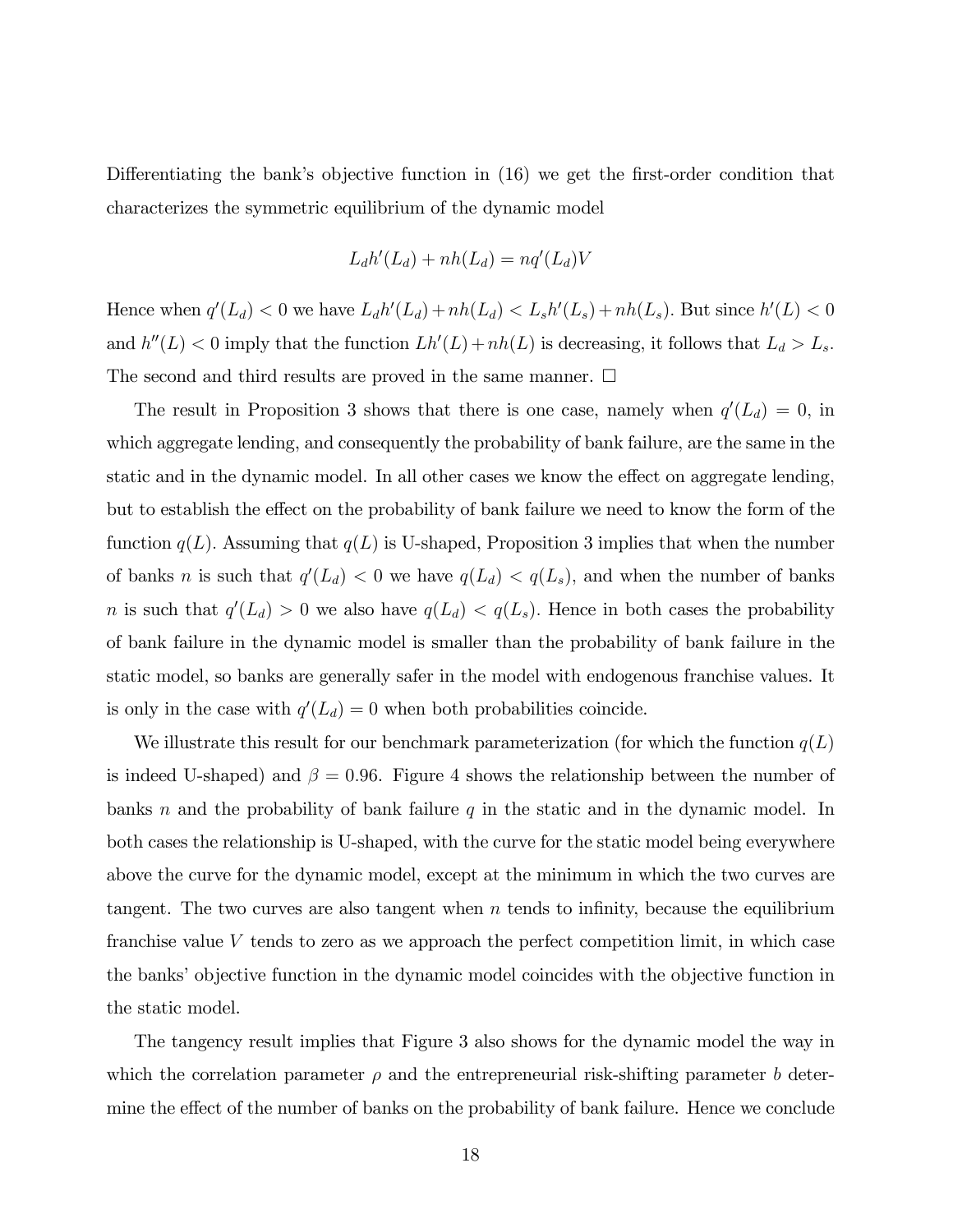

Figure 4: Relationship between the number of banks and the probability of bank failure in the static and the dynamic Cournot model.

that our results on the relationship between competition and the probability of bank failure are robust to the introduction of endogenous franchise values in our model of Cournot competition in the loan market with imperfectly correlated defaults.<sup>16</sup>

#### 5.2 A circular road model

We now examine the robustness of our results to changes in the nature of competition among banks. Specifically, we consider Salop's  $(1979)$  circular road model of price competition.<sup>17</sup> There are  $n \geq 2$  banks located symmetrically on a circumference of unit length, and a

<sup>&</sup>lt;sup>16</sup>It should be noted that we are ignoring the possibility of collusive equilibria in which the banks restrict their lending under the threat of reverting to the noncooperative equilibrium if a deviation occurs. Let  $V_n$ denote the (noncooperative) franchise value of a bank when there are n banks in the market, and let  $L_1$ denote the lending of a monopoly bank in the dynamic model. Then the  $n$  banks could sustain the monopoly outcome if  $\max_{l_i} \beta [l_j h(l_j + (n-1)L_1/n) + (1 - q(l_j + (n-1)L_1/n))V_n] \leq V_1/n$ . For our numerical parameterization, this condition is satisfied for  $n \leq 74$ . The qualitative result is that as n increases it is more difficult to sustain collusive equilibria.

 $17$  In the context of banking this model has been used, among others, by Chiappori et al. (1995) and Repullo (2004). In this model the number of banks can be endogenized by introducing a fixed cost of entry. Hence an increase in competition (in the sense of an increase in the number of banks) would be equivalent to a reduction in the cost of entry.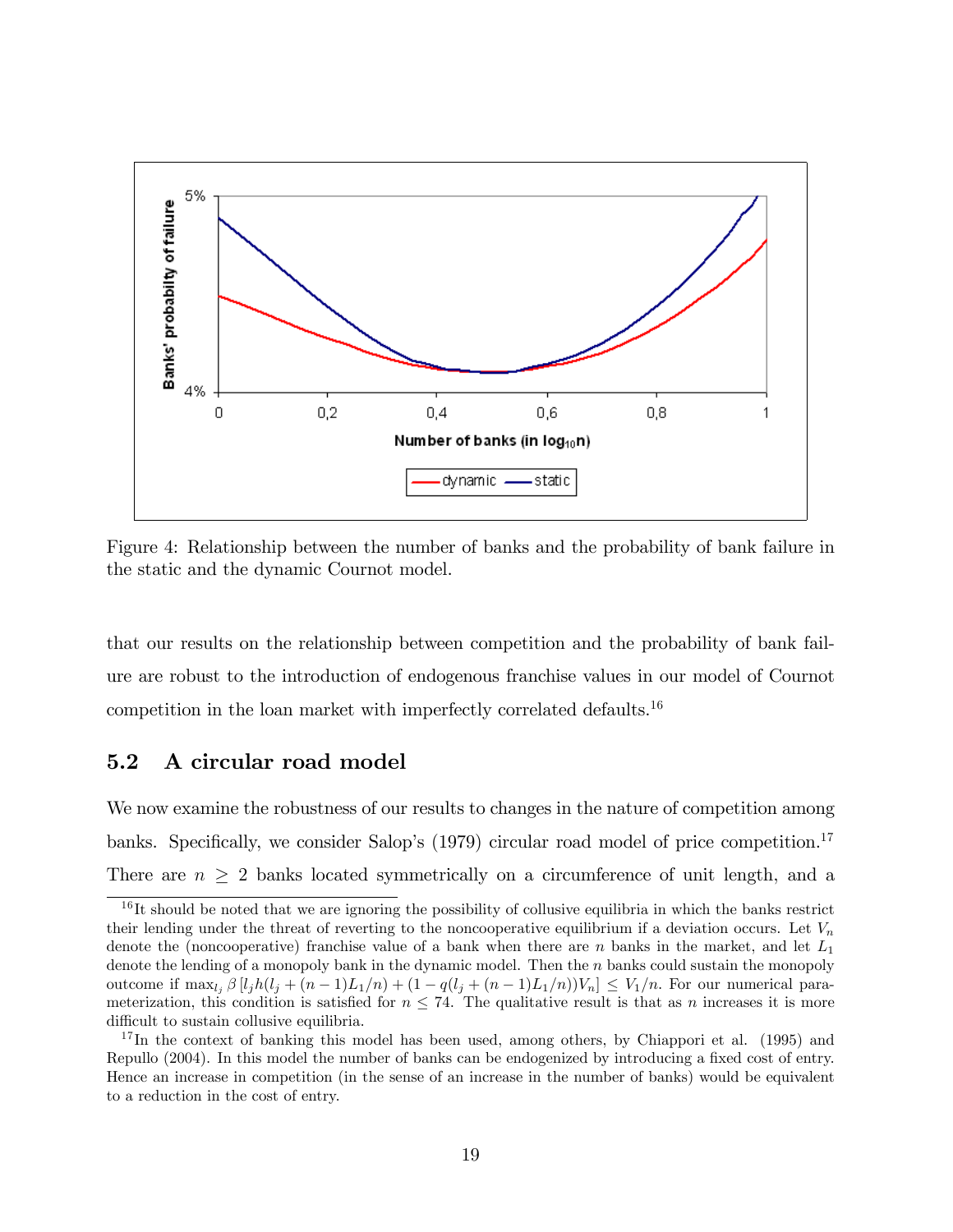continuum of measure 1 of entrepreneurs distributed uniformly on this circumference. We focus on the static version of the model, since the results for the dynamic version are similar to those obtained for the model of Cournot competition.

Entrepreneurs have the investment projects described in Section 2.1. They are ex-ante identical except for their location on the circumference, and have a zero reservation utility. To fund their projects they have to travel to a bank, which involves a transport cost  $\mu$  per unit of distance.

To obtain the symmetric Nash equilibrium of the model of spatial competition we first compute the demand for loans of bank  $j$  when it offers a loan rate  $r_j$  while the remaining  $n-1$  banks offer the rate  $r.^{18}$  Assuming that the transport cost  $\mu$  is not too high, the market will be "totally covered," and bank j will have two effective competitors, namely banks  $j - 1$ and  $j+1$ . An entrepreneur located at distance  $\theta$  from bank j and distance  $1/n - \theta$  from bank  $j + 1$  will be indifferent between borrowing from j and borrowing from  $j + 1$  if her utility net of transport costs is the same, that is, if

$$
u(r_j) - \mu \theta = u(r) - \mu \left(\frac{1}{n} - \theta\right)
$$

Solving for  $\theta$  in this equation yields

$$
\theta(r_j, r) = \frac{1}{2n} + \frac{u(r_j) - u(r)}{2\mu}
$$

Taking into account the symmetric market area between bank j and bank  $j-1$ , and the fact that each entrepreneur requires a unit loan, we get the following demand for loans of bank  $j$ 

$$
l(r_j, r) = \frac{1}{n} + \frac{u(r_j) - u(r)}{\mu}
$$
\n(17)

Notice that for  $r_j = r$  we have  $u(r_j) = u(r)$ , so  $\theta(r, r) = 1/2n$ , i.e., the mid point between two adjacent banks. In this case  $l(r, r) = 1/n$ , so banks would be equally sharing the unit mass of borrowers. Since we have shown that  $u'(\cdot) < 0$ , it follows that the demand function  $l(r_j, r)$  is decreasing in  $r_j$  and increasing in r.

<sup>18</sup>As in the original Salop (1979) model, we assume that banks do not price discriminate borrowers by their location.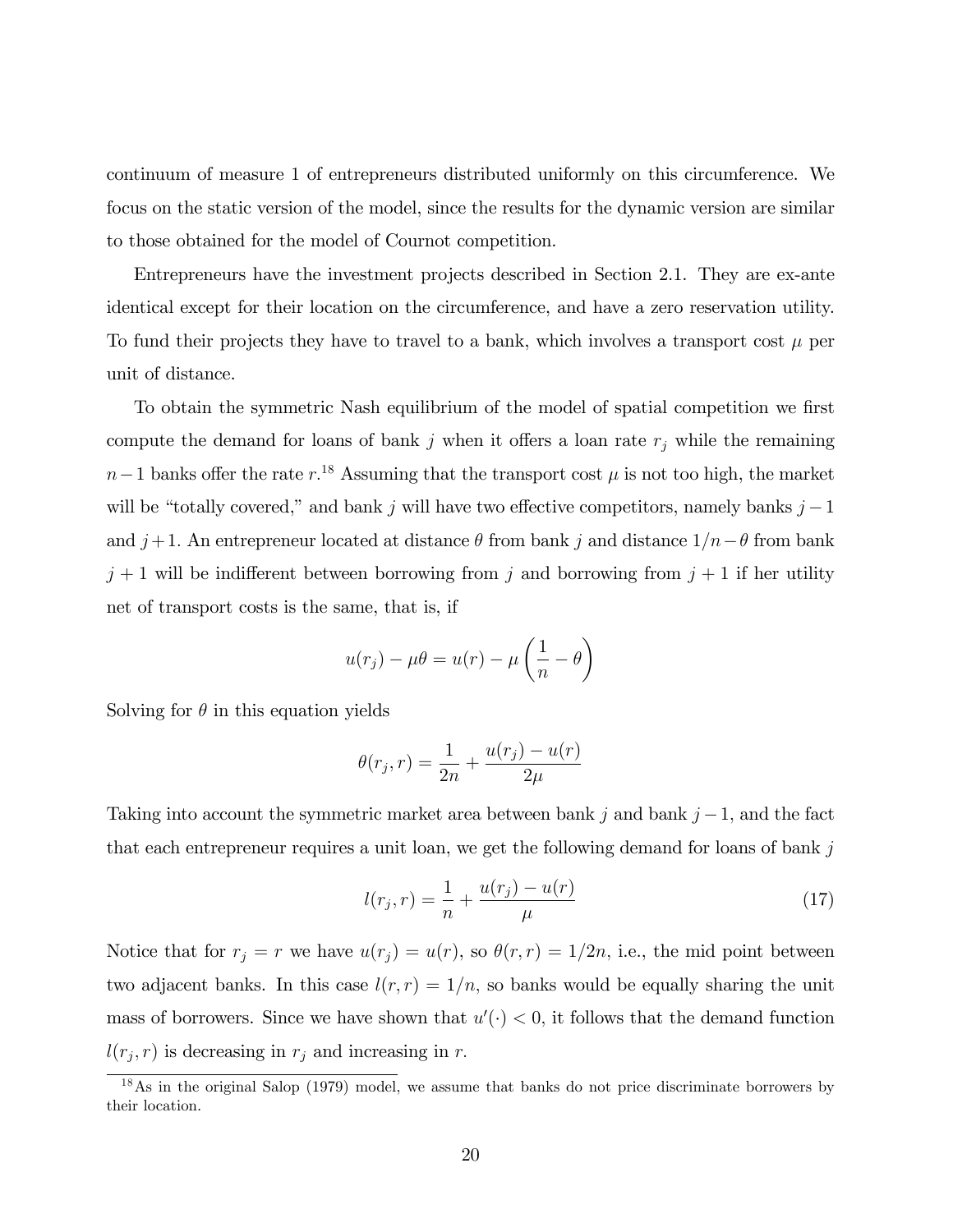Assuming that the supply of deposits is perfectly elastic at an interest rate that is normalized to zero, and following the same steps as in Section 2.2, bank  $j$ 's objective function may be written as

$$
\pi(r_j, r) = l(r_j, r)h(r_j)
$$

where

$$
h(r_j) = \int_0^{\hat{x}(r_j)} [r_j - (r_j + \lambda)x] \, dF(x; p(r_j)) \tag{18}
$$

is the bank j's expected payoff per unit of loans, and  $\hat{x}(r_j)$  is bank j's bankruptcy default rate defined by

$$
\widehat{x}(r_j) = \frac{r_j}{r_j + \lambda} \tag{19}
$$

Hence the first-order condition that characterizes the symmetric equilibrium is

$$
h'(r) + n l_1(r, r) h(r) = 0 \tag{20}
$$

where  $l_1(r_j, r) = \partial l / \partial r_j$ .

In correspondence with our assumptions in Section 3, here we assume that functional forms and parameter values are such that  $h'(r) > 0$ ,  $h''(r) < 0$ ,  $h''(r) < 0$ ,  $h''(r) < 0$ ,  $h''(r) = \frac{\partial^2 l}{\partial r_j^2} <$  $-l_1(r,r)h'(r)/h(r).^{20}$  We can then prove the following result.

**Proposition 4** An increase in the number of banks n reduces the equilibrium loan rate  $r$ .

**Proof** Differentiating the first-order condition (20) and using  $l_1(r,r) < 0$  together with the assumptions  $h'(r) > 0$ ,  $h''(r) < 0$ , and  $l_{11}(r_j, r) < -l_1(r, r)h'(r)/h(r)$  gives

$$
\frac{dr}{dn} = -\frac{l_1(r,r)h(r)}{h''(r) + nl_{11}(r,r)h(r) + nl_1(r,r)h'(r)} < 0 \quad \Box
$$

Proposition 4 implies that the higher the competition among banks the lower the probability of default of the loans in their portfolios. However, as in the case of the model of Cournot competition, this does not imply a reduction in the banks' probability of failure. To

<sup>&</sup>lt;sup>19</sup>As before, assuming that  $h'(r) > 0$  and  $h''(r) < 0$  requires that the risk-shifting effect  $p'(r)$  must not be very large.

<sup>&</sup>lt;sup>20</sup>In the linear risk-shifting case where  $p(r) = a + br$  and  $u(r)$  is given by (15), using (17) this condition reduces to  $b < (1 - a - br)h'(r)/h(r)$ , so it will hold if the risk-shifting effect  $b = p'(r)$  is not be very large.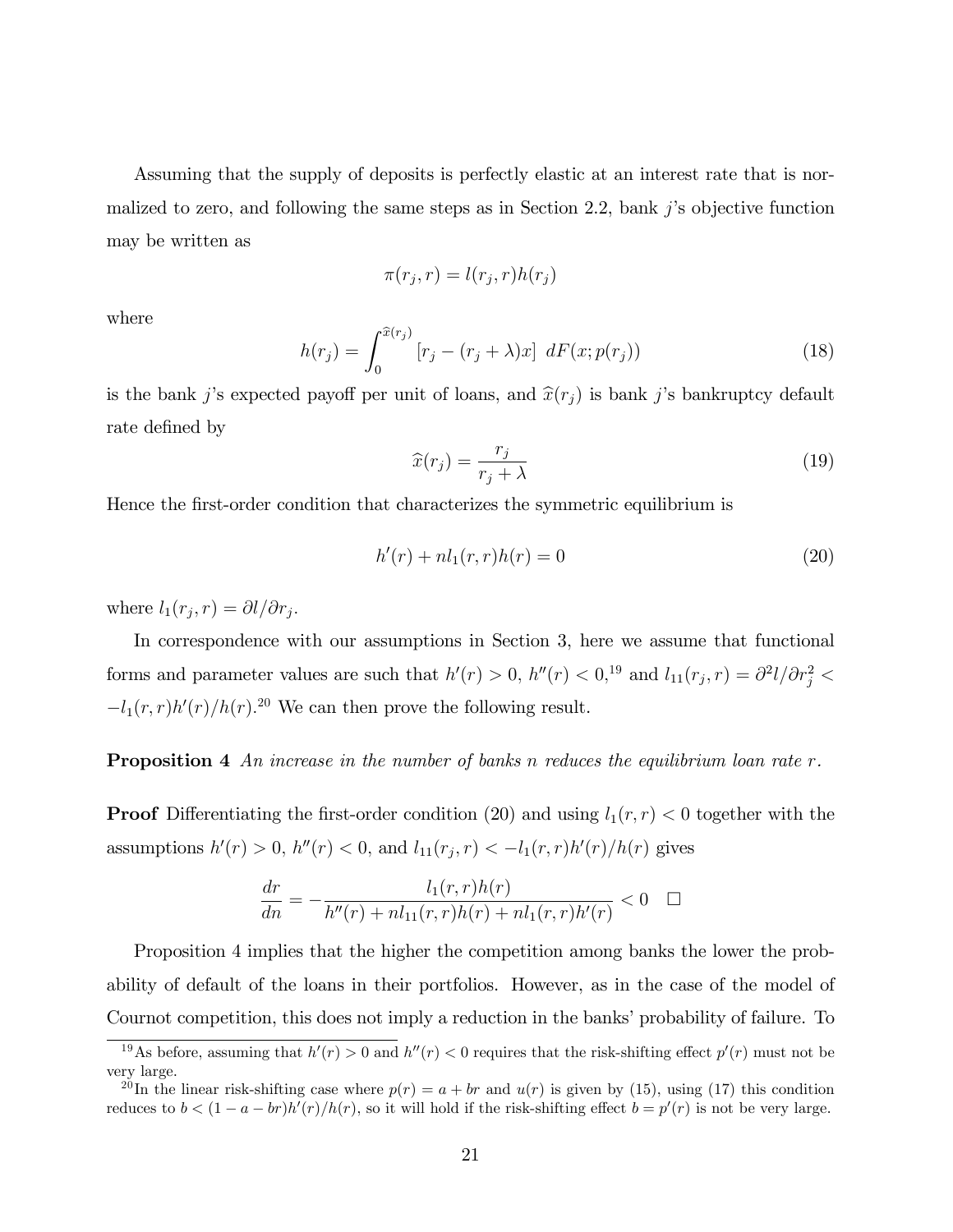see this observe that banks fail whenever the default rate  $x$  is greater than the bankruptcy default rate  $\hat{x}(r)$  defined in (19). Using the probability distribution of the default rate (5), the probability of bank failure is given by

$$
q(r) = \Pr(x > \hat{x}(r)) = \Phi\left(\frac{\Phi^{-1}(p(r)) - \sqrt{1 - \rho} \Phi^{-1}(\hat{x}(r))}{\sqrt{\rho}}\right) \tag{21}
$$

Hence we have

$$
\frac{dq}{dn} = q'(r)\frac{dr}{dn}
$$

Since  $dr/dn < 0$  by Proposition 4, it follows that higher competition leads to lower risk of bank failure if and only if the slope of the function  $q(r)$  is positive.

Now differentiating  $(21)$  we get

$$
q'(r) = \frac{\Phi'(\cdot)}{\sqrt{\rho}} \left[ \frac{d\Phi^{-1}(p(r))}{dp} p'(r) - \sqrt{1-\rho} \frac{d\Phi^{-1}(\widehat{x}(r))}{dx} \widehat{x}'(r) \right]
$$
(22)

Since  $\Phi'(\cdot) > 0$  (it is a normal density), the sign of  $q'(r)$  is the same as the sign of the term in square brackets, which has two components. The first one is positive, since  $d\Phi^{-1}(\cdot)/dp > 0$ and  $p'(r) > 0$ , while the second one is negative (whenever  $\rho < 1$ ), since  $d\Phi^{-1}(\cdot)/dx > 0$ and  $\hat{x}'(r) > 0$ . As in the model of Cournot competition, the first component captures the risk-shifting effect: More competition leads lower loan rates, which in turn lead to lower probabilities of default, and hence safer banks. The second component captures the margin effect: More competition leads to lower loan rates, and consequently lower revenues from non-defaulting loans, which provide a buffer against loan losses, so we have riskier banks. Depending on which of the two effects dominates, the impact of competition on the risk of bank failure may be positive or negative. But as in the model of Cournot competition, one can show that when loan defaults are imperfectly correlated the margin effect dominates in very competitive markets.

**Proposition 5** For any correlation parameter  $\rho \in (0,1)$ , when the number of banks n is sufficiently large additional increases in n increase the probability of bank failure  $q$ .

**Proof** When n tends to infinity the first-order condition  $(20)$  that characterizes the equilibrium becomes  $h(r) = 0$ , which by (18) implies  $\hat{x}(r) = 0$  and hence  $r = 0$ . Thus in very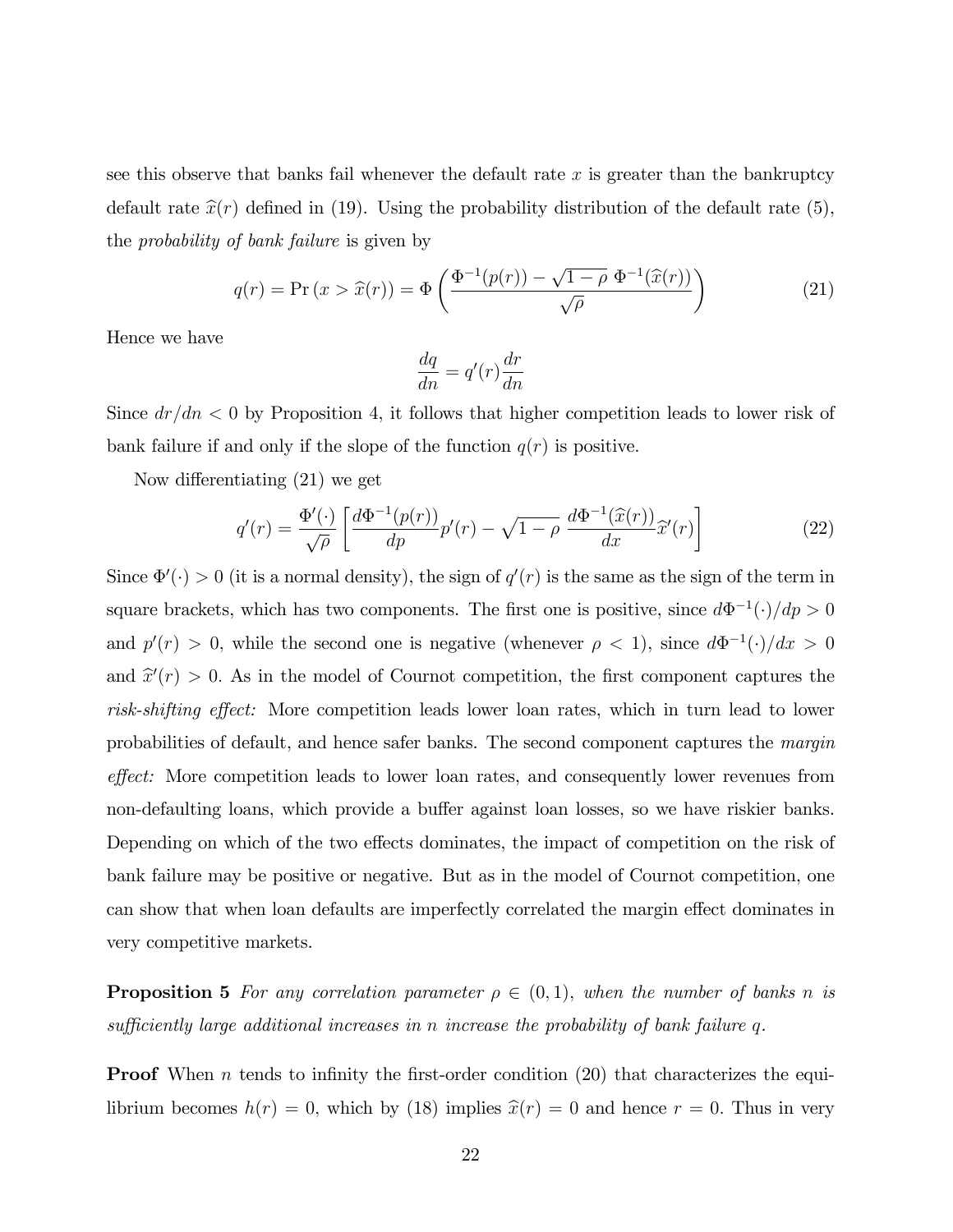competitive markets the loan rate approaches the deposit rate, which has been normalized to zero. But then we have

$$
\lim_{n \to \infty} \frac{d\Phi^{-1}(\widehat{x}(r))}{dx} = \frac{1}{\Phi'[\Phi^{-1}(0)]} = \infty
$$

and  $\lim_{n\to\infty} p(r) = p(0) > 0$ , by assumption  $\alpha(0) < \alpha'(0)$ , which implies

$$
\lim_{n \to \infty} \frac{d\Phi^{-1}(p(r))}{dp} = \frac{1}{\Phi'[\Phi^{-1}(p(0))] } < \infty
$$

Hence by (22) we have  $q'(r) < 0$  for sufficiently large n, which implies  $dq/dn > 0$ .  $\Box$ 

Proposition 5 shows that in very competitive loan markets the risk-shifting effect is always dominated by the margin effect, so any additional entry would increases the risk of bank failure.<sup>21</sup> To illustrate what happens in less competitive markets we resort to numerical solutions for simple parameterizations of the model.

As in Section 4 we postulate the linear risk-shifting function  $p(r) = a + br$ , for which the the expected payoff function  $u(r)$  is given by (15). Hence demand for loans of bank j is

$$
l(r_j, r) = \frac{1}{n} + \frac{1}{2b\mu} \left[ (1 - a - br_j)^2 - (1 - a - br)^2 \right]
$$

For our benchmark parameterization we take the minimum probability of default  $a = 0.01$ , the loss given default parameter  $\lambda = 0.45$ , the correlation parameter  $\rho = 0.2$ , and the transport cost parameter  $\mu = 1$ .

As in the case of the model of Cournot competition, we get a U-shaped relationship between the number of banks n and the probability of bank failure q. If we let  $n_{\min}$  denote the number of banks that minimize the probability of failure, Figure 5 illustrates the way in the correlation parameter  $\rho$  and the entrepreneurial risk-shifting parameter b determine  $n_{\text{min}}$ . For low values of  $\rho$  or low values of b we have  $n_{\text{min}} = 2$ , so a duopoly would minimize the probability of failure. Higher correlation  $\rho$  and higher risk-shifting b increase  $n_{\min}$ , which reaches values greater than 100 when  $\rho \rightarrow 1$ , i.e., with perfectly correlated defaults.

Hence we conclude that our results remain unchanged when we replace the Cournot model by a circular road model of competition in the loan market. The fact that the results

 $\frac{21 \text{Using } (17)}$  it is immediate to check that Proposition 5 also holds when the transport cost parameter  $\mu$ is sufficiently small.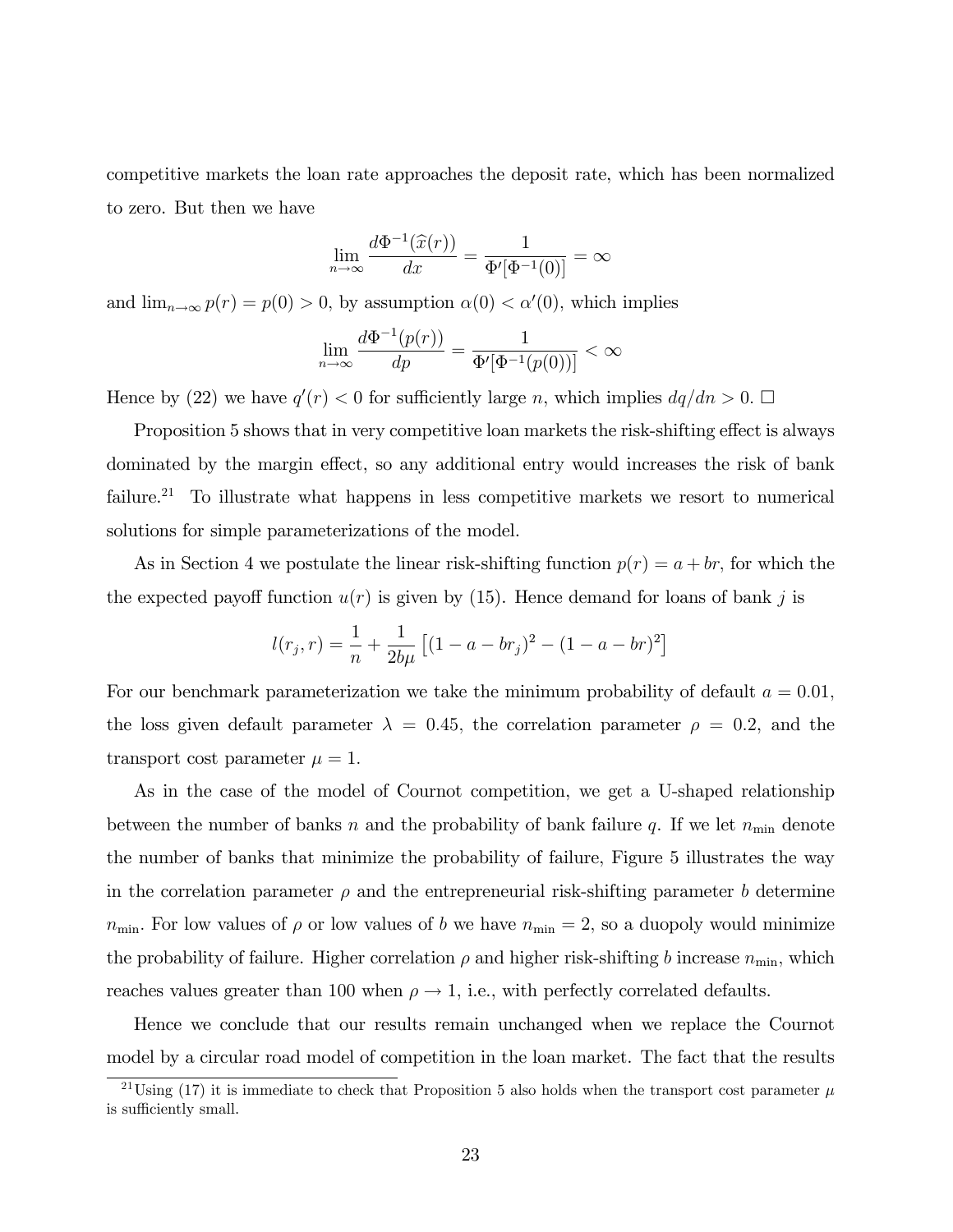

Figure 5: Number of banks that minimize the probability of bank failure in the circular road model for different values of the correlation and risk shifting parameters.

are robust to the change of strategic variable from quantities (loan supplies) to prices (loan rates) suggests that they are likely to hold for a wide set of models of imperfect competition. The general conclusion is that when loan defaults are imperfectly correlated the probability of bank failure is lowest in loan markets with moderate levels of competition, with higher probabilities of failure in either very competitive or very monopolistic markets.

## 6 Discussion

This section considers some implications of our results. To simplify the presentation, the discussion will be conducted in the context of the static model of Cournot competition analyzed in Section 3. We first consider the effect of changes in the deposit rate in order to assess the relationship between monetary and Önancial stability, and then we look at the implications for the welfare maximizing competition policy in banking.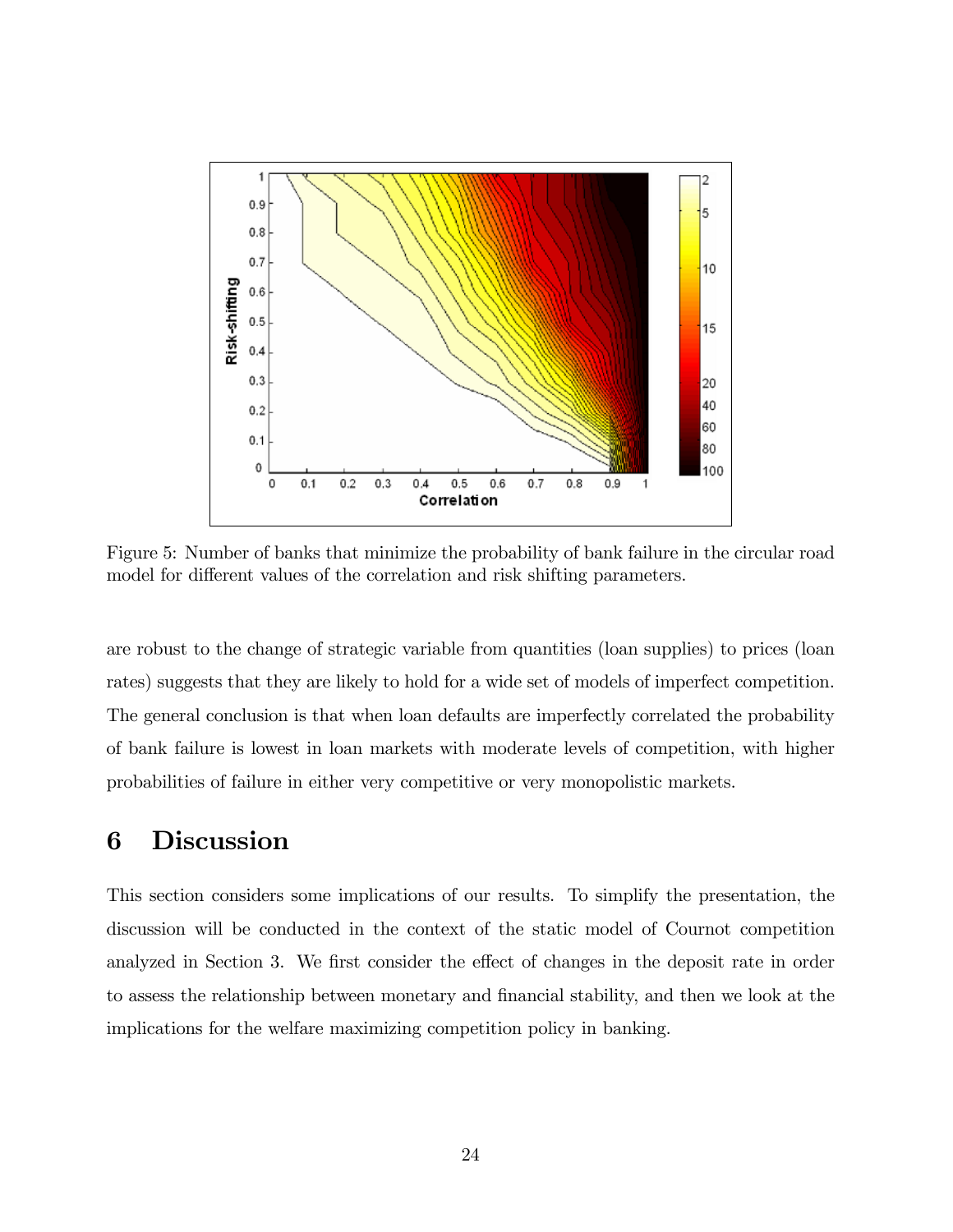#### 6.1 Monetary and financial stability

Our model could also be used to analyze the relationship between monetary and financial stability, in particular the effect of a tightening of monetary policy on the risk of bank failure. For this we replace the deposit rate by a risk-free rate i, which proxies the policy rate set by the central bank. The banks' objective function now becomes

$$
\pi(l_j, l_{-j}) = l_j h(L, i)
$$

where

$$
h(L, i) = \int_0^{\widehat{x}(L, i)} [r(L) - i - (r(L) + \lambda)x] \, dF(x; p(r(L)))
$$

is the banks' expected payoff per unit of loans, and  $\hat{x}(L, i)$  is the bankruptcy default rate defined by

$$
\widehat{x}(L,i) = \frac{r(L) - i}{r(L) + \lambda}
$$

Hence the Örst-order condition that characterizes a symmetric equilibrium is

$$
Lh_1(L,i) + nh(L,i) = 0
$$

where  $h_1(L, i) = \partial h/\partial L$ .

The comparative static analysis of the effects of an increase in the risk-free rate  $i$  is not straightforward, so we illustrate them numerically. Figure 6 shows the relationship between the number of banks n (expressed in  $log_{10} n$ ) and the probability of bank failure q for three different values of the risk-free rate,  $i = 0, 0.01,$  and 0.02, with the other parameters at their benchmark levels. In all cases the relationship is U-shaped, with higher values of the risk-free rate associated with higher values of the probability of bank failure. The fact that a tightening of monetary policy leads to an increase in the probability of bank failure is explained by a combination of a positive risk-shifting effect (that follows from the increase in the loan rate  $r$ ) and a positive margin effect (that follows from the reduction in the intermediation margin  $r - i$ ). Hence in this case the margin effect reinforces the risk-shifting effect.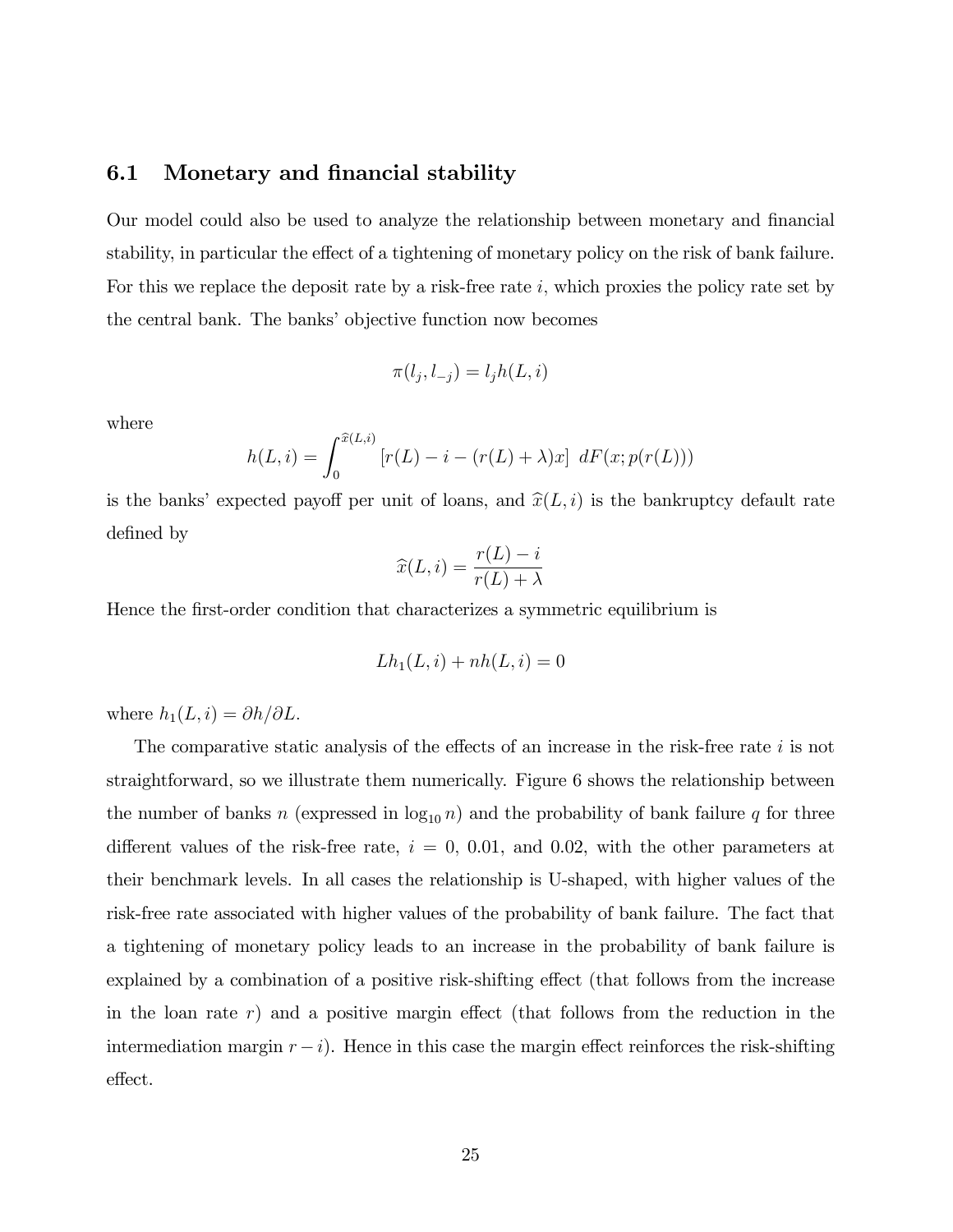

Figure 6: Relationship between the number of banks and the probability of bank failure in the Cournot model for different values of the cost of financing.

Thus our model provides a framework for understanding the historical evidence of cases where the concern of a central bank for the solvency of its banks was a major factor in an excessively expansionary monetary policy; see Goodhart and Schoenmaker (1995) and the references therein.

#### 6.2 Welfare analysis

In our risk-neutral economy, social welfare may be evaluated by simply adding the expected payo§s of entrepreneurs, bank shareholders, depositors, and the government (as deposit insurer). In addition, we are going to assume that the failure of the banking system entails a social cost  $C > 0<sup>22</sup>$  which captures the administrative costs of liquidating the banks and paying back depositors, as well as the negative externalities associated with such failure (breakup of lending relationships, distortion of the payment system, etc.).

Since depositors are fully insured, they get a return that just covers the opportunity cost of their funds, so their net payoff is zero. The net expected payoff of an entrepreneur  $i$  that

 $^{22}$ Recall that since there is a single factor of systematic risk, if one bank fails all of them fail.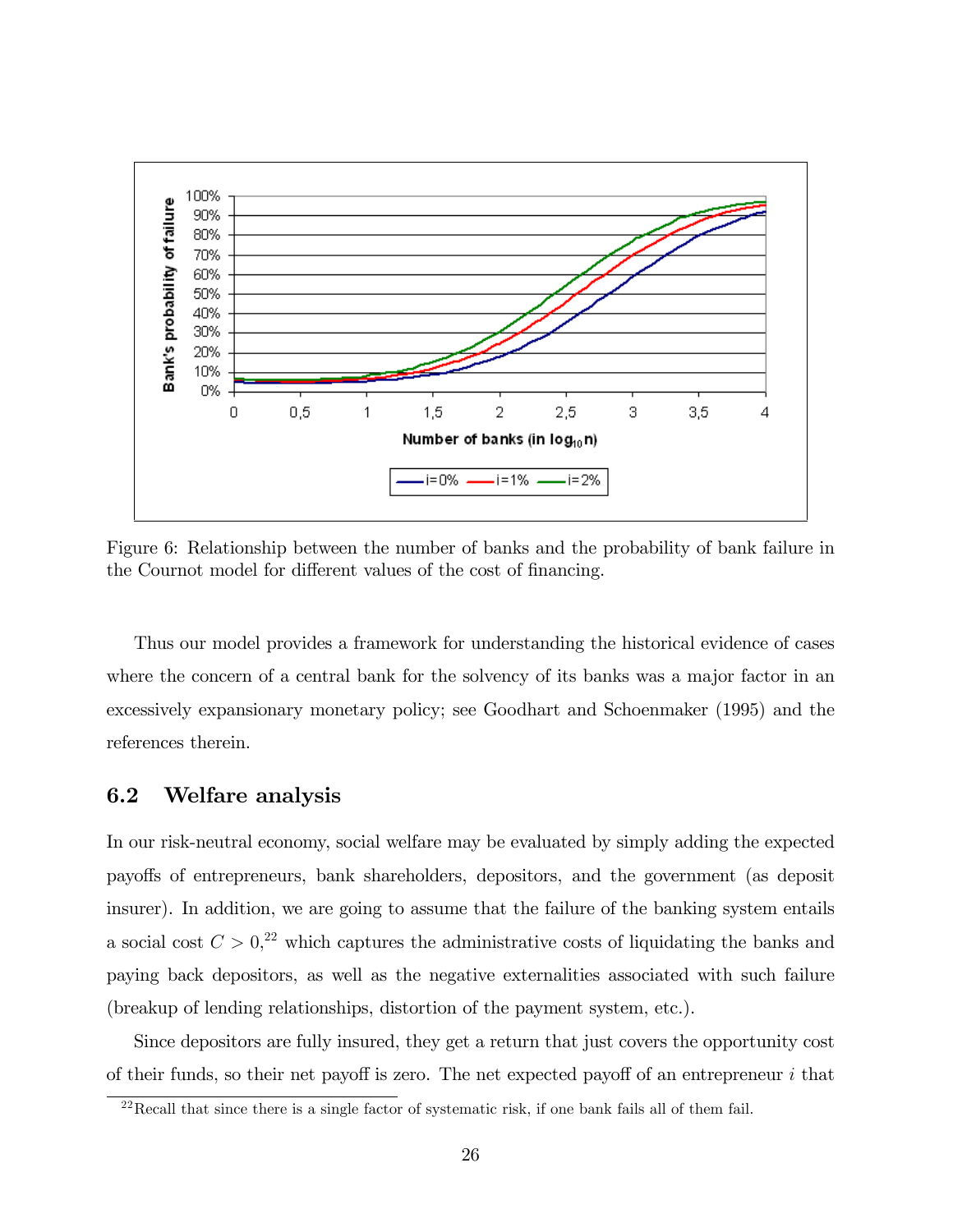undertakes her project at the rate r is  $(1 - p(r))(\alpha(p(r) - r) - u_i)$ , where  $u_i$  denotes her reservation utility. Hence the net expected payoff of the entrepreneurs that undertake their projects at the rate r is

$$
L(r)(1 - p(r))(\alpha(p(r)) - r) - \int_0^{u(r)} u \, dG(u)
$$

The expected payoff of bank shareholders is

$$
L(r)\int_0^{\widehat{x}(r)}\left[r - (r+\lambda)x\right] dF(x;p(r))
$$

Finally, the expected payoff of the government is

$$
L(r)\int_{\widehat{x}(r)}^{1} \left[r - (r+\lambda)x\right] dF(x;p(r)) - q(r)C
$$

where the first term is the expected liability of the deposit insurer (the expected value of the bank losses that obtain when the default rate  $x$  is greater than the bankruptcy default rate  $\hat{x}(r)$ , and the second term is the product of the probability of bank failure  $q(r)$  by the social cost of such failure C. Adding up the previous expressions, taking into account that the expected value of the default rate is the probability of default  $p(r)$ , and making use of the fact that  $r = r(L)$ , we obtain the following social welfare function

$$
W(L) = L [(1 - p(r(L))) \alpha(p(r(L))) - \lambda p(r(L))] - \int_0^{u(r(L))} u \ dG(u) - q(L)C \qquad (23)
$$

The first term in this expression is the expected return of the projects that are undertaken, the second term is the opportunity cost of the entrepreneurs that undertake them, and the third term is the expected social cost of bank failure.

Differentiating  $(23)$  with respect to aggregate lending L, and making use of the definition of  $u(r)$  in (1), the definition of  $L(r)$  in (3), and the fact that  $G(u(r(L))) = L$  implies  $G'(u(r(L)))u'(r(L))r'(L) = 1$ , we get

$$
W'(L) = L [(1 - p(r(L)))\alpha'(p(r(L))) - \alpha(p(r(L))) - \lambda] p'(r(L)r'(L) + [(1 - p(r(L)))r(L) - \lambda p(r(L))] - q'(L)C
$$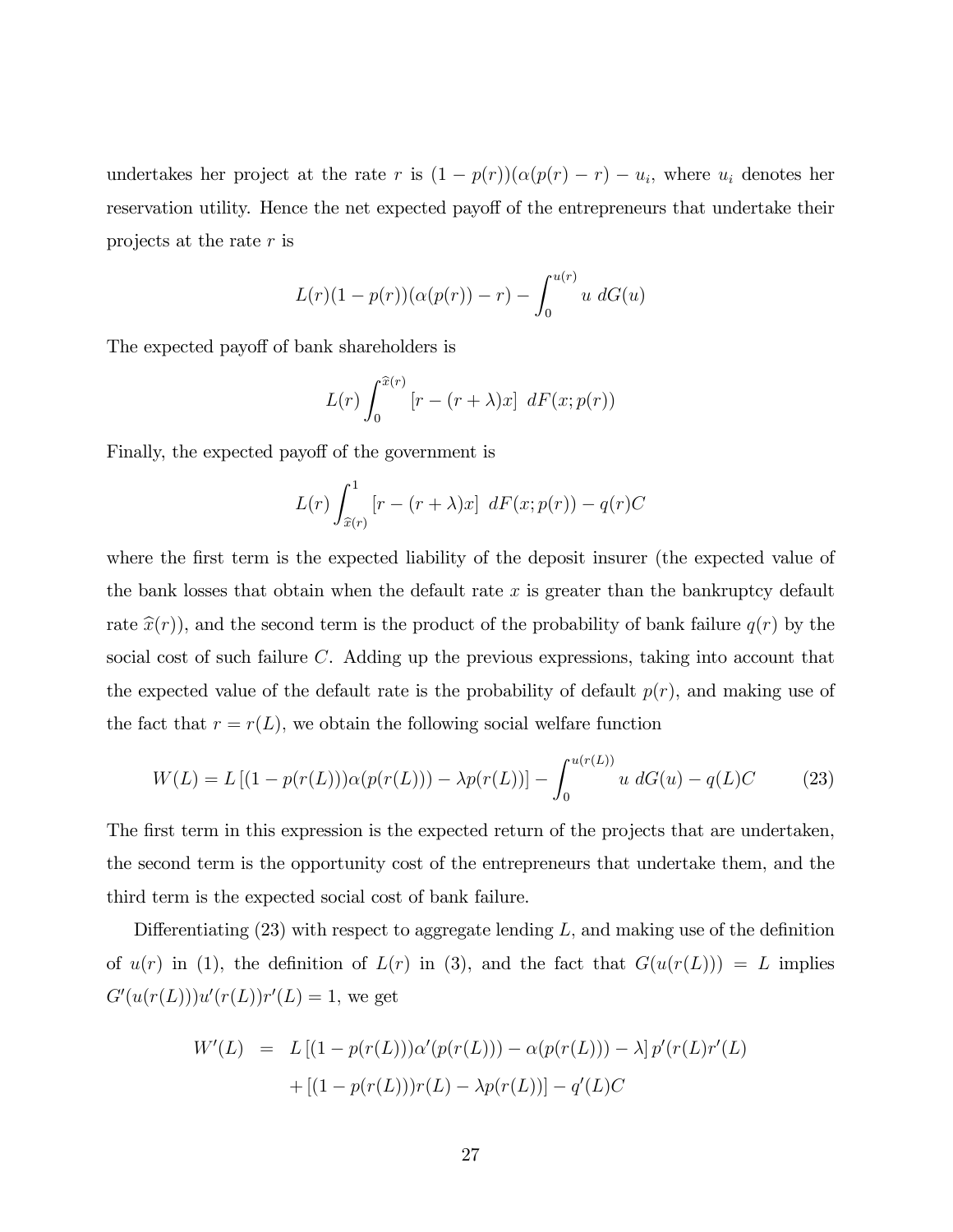The first term in this expression is positive, since  $p'(r(L)) > 0$ ,  $r'(L) < 0$ , and the function  $(1-p)\alpha(p) - \lambda p$  is concave, with a slope for  $p = p(0)$  equal to  $-\lambda < 0.^{23}$  The second term is the expected payoff of a bank loan, which should be positive except for large values of  $n$ for which it approaches the limit  $-\lambda p(0) < 0$ . Finally, we have seen that  $q(L)$  is generally U-shaped, so the third term is positive (negative) for low (high) values of  $L$ .

Since by Proposition 1 aggregate lending  $L$  is an increasing function of the number of banks n, we conclude that the number of banks that maximizes social welfare, denoted  $n^*$ , is in general greater than  $n_{\min}$  and satisfies  $dn^*/dC < 0$ . Moreover as the social cost of bank failure C goes up, the optimal number of banks  $n^*$  approaches the number  $n_{\min}$  that minimizes the probability of bank failure. Hence we conclude that if bank failures generate some negative externalities, the welfare maximizing competition policy in banking will be characterized by entry restrictions that leave banks some monopoly rents in order to reduce their risk of failure.

#### 7 Concluding Remarks

This paper has investigated the effects of increased competition on the risk of bank failure in the context of a model in which (1) banks invest in entrepreneurial loans, (2) the probability of default of these loans is endogenously chosen by the entrepreneurs, and (3) loan defaults are imperfectly correlated. We show that there are two opposite effects. The risk-shifting effect identified by Boyd and De Nicolò (2005) follows from  $(1)$  and  $(2)$  and works as follows: More competition leads lower loan rates, which in turn lead to lower probabilities of default, and hence safer banks. The *margin effect* follows from  $(3)$  and works as follows: More competition leads to lower loan rates, and consequently lower revenues from non-defaulting loans, which provide a buffer against loan losses, so we have riskier banks. The results show that the risk-shifting effect tends to dominate in monopolistic markets, whereas the margin effect dominates in competitive markets, so a U-shaped relationship between competition and the risk of bank failure generally obtains.

<sup>&</sup>lt;sup>23</sup>To see this use the fact that for  $r = 0$  the first-order condition (2) that characterizes the entrepreneurs<sup>'</sup> choice of p becomes  $(1-p)\alpha'(p) - \alpha(p) = 0.$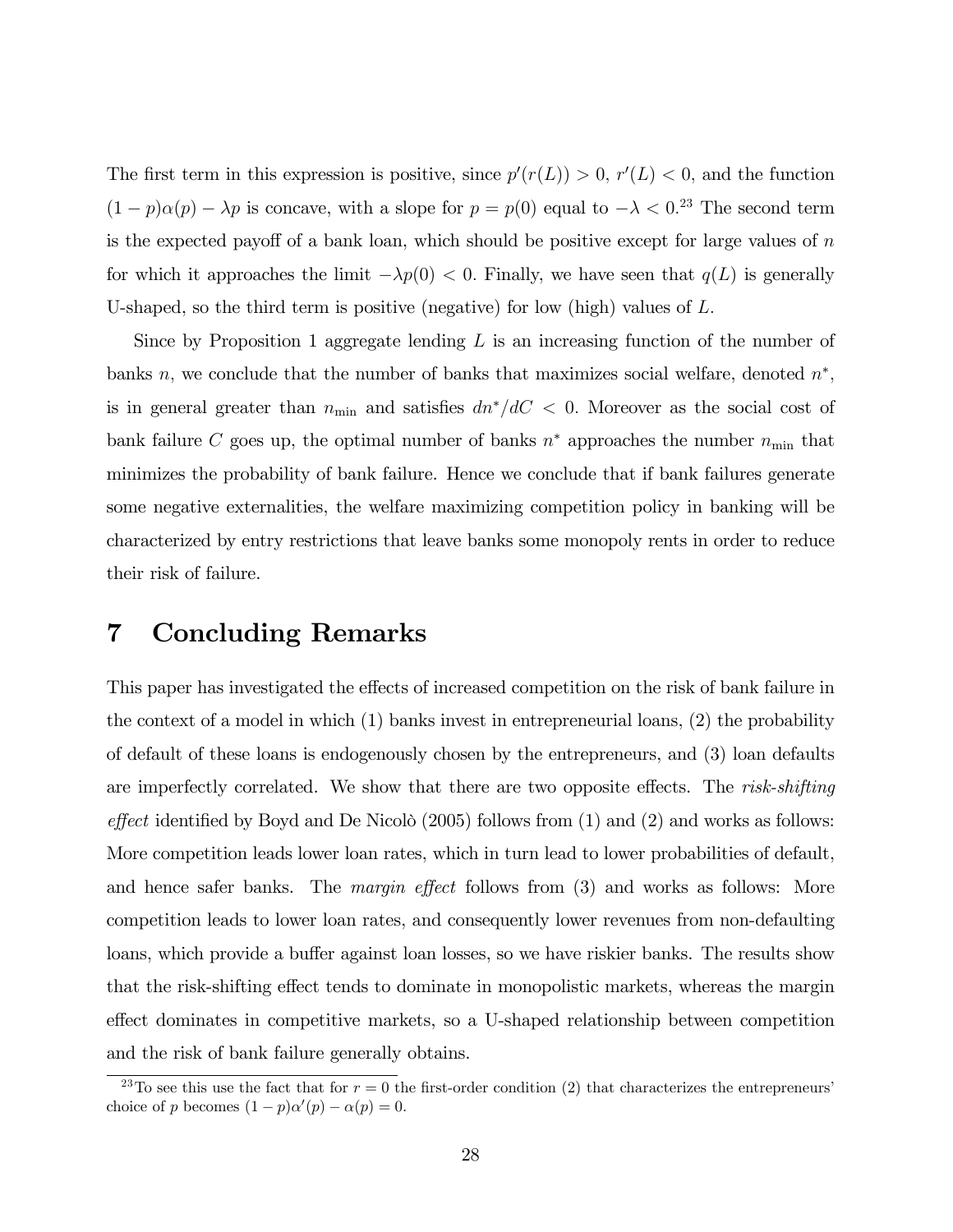These results could be tested empirically by regressing some measure of bank solvency (such as the  $Z\text{-score}^{24}$ ) on the level and the square of some measure of concentration (such as the Herfindahl-Hirschmann index<sup>25</sup>) or of market power (such as the Lerner index<sup>26</sup>). According to the predictions of our model, the coefficient of the linear term should be positive, and that of the quadratic term should be negative. Also, the presence of a risk-shifting effect could be tested by regressing some measure of the average probability of default of the banks' loan portfolios (such as a non-performing loans ratio) on any of the above measures of concentration or market power. According to our theoretical model, the coefficient of these variables should be positive.

Finally, it should be stressed that our results are derived from a model in which the banks are assumed to have no capital. Allowing bank shareholders to contribute costly capital would not change the results (at least in any static model without franchise values), because one can show that we would always get a corner solution with zero capital. The open question is then how competition a§ects the risk of bank failure when there is a capital requirement. We plan to explore this issue in future research.

<sup>&</sup>lt;sup>24</sup>The Z-score is defined as  $Z = (ROA + EA)/\sigma (ROA)$ , where ROA is the rate of return on assets, EA is the ratio of equity to assets, and  $\sigma(ROA)$  is the standard deviation of the rate of return on assets. This measure has been used by Boyd et al. (2006).

 $25$ The Hirschmann-Herfindahl index is defined as the sum of the squares of the banks' market shares, that is  $HHI = \sum_{j=1}^{n} (l_j/L)^2$ . This measure has been used by Boyd et al. (2006).

<sup>&</sup>lt;sup>26</sup>The Lerner index is defined as  $L = (r-MC)/r$ , where r is the average loan rate and MC is an estimate of the loans' marginal cost. This measure has been used by Jiménez et al. (2006).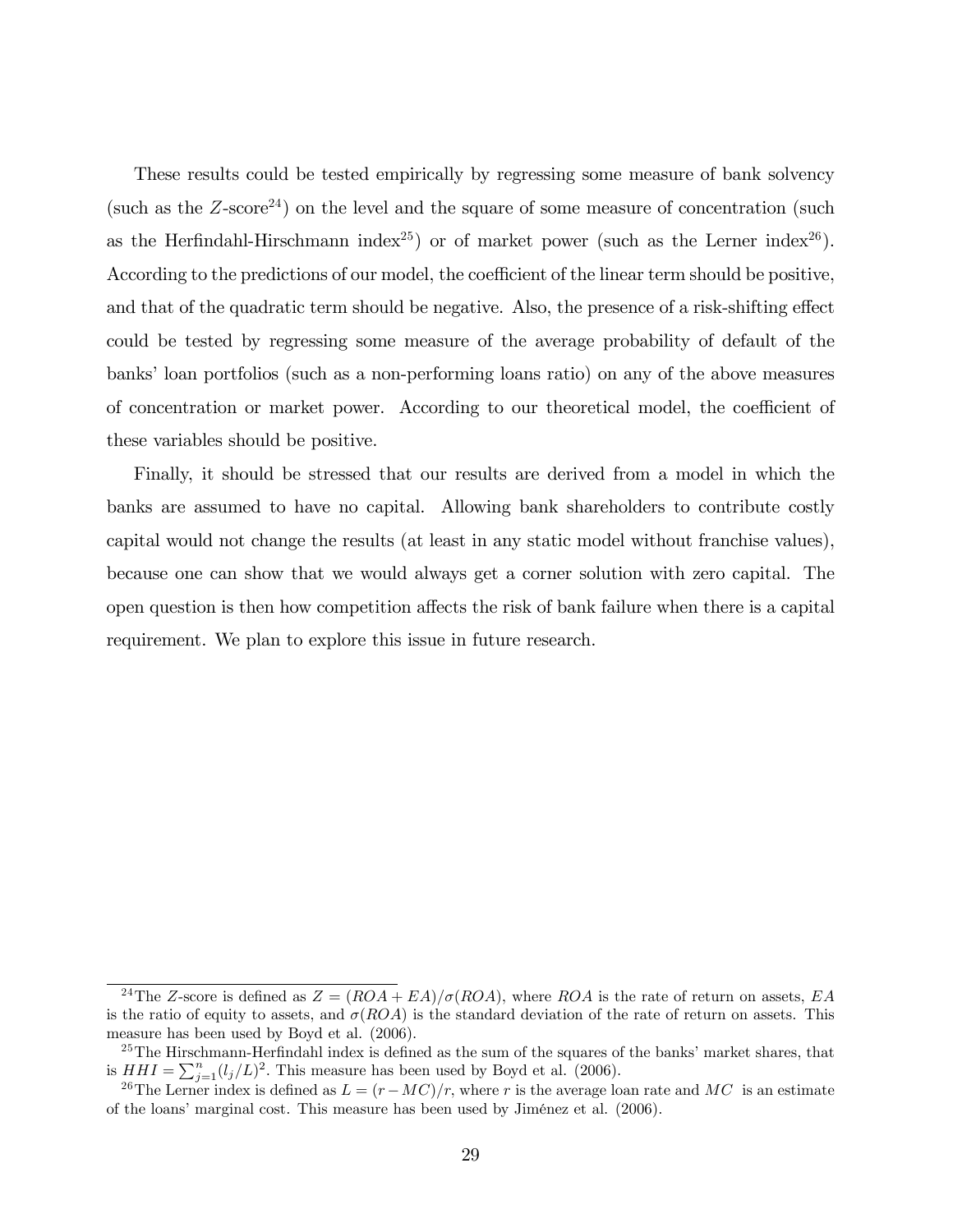### References

Allen, F., and D. Gale (2000): *Comparing Financial Systems*, Cambridge, MA: MIT Press.

- Basel Committee on Banking Supervision (2004): International Convergence of Capital Measurement and Capital Standards. A Revised Framework. Bank for International Settlements.
- Besanko, D., and A. Thakor (1993): "Relationship Banking, Deposit Insurance, and Bank Portfolio Choice," in C. Mayer and X. Vives (eds.), *Capital Markets and Financial* Intermediation, Cambridge: Cambridge University Press, 292-318.
- Boyd, J., and G. De Nicolò, (2005): "The Theory of Bank Risk-Taking and Competition Revisited," Journal of Finance, 60, 1329-1343.
- Boyd, J., G. De Nicolò, and A. Jalal (2006): "Bank Risk-Taking and Competition Revisited: New Theory and New Evidence," IMF Working Paper WP/06/297.
- Chiappori, P.-A., D. Perez-Castrillo, and T. Verdier (1995): "Spatial Competition in the Banking System: Localization, Cross Subsidies, and the Regulation of Deposit Rates," European Economic Review, 39, 889-918.
- Elizalde, A., and R. Repullo (2007): "Economic and Regulatory Capital in Banking: What is the Difference?," International Journal of Central Banking, 3, 87-117.
- Goodhart, C., and D. Schoenmaker (1995): "Should the Functions of Monetary Policy and Banking Supervision be Separated?," Oxford Economic Papers, 47, 539-560.
- Fudenberg, D., and J. Tirole (1991): Game Theory. Cambridge, MA: MIT Press.
- Hellmann, T. F., K. C. Murdock, and J. E. Stiglitz (2000): "Liberalization, Moral Hazard in Banking, and Prudential Regulation: Are Capital Requirements Enough?," American Economic Review, 90, 147-165.